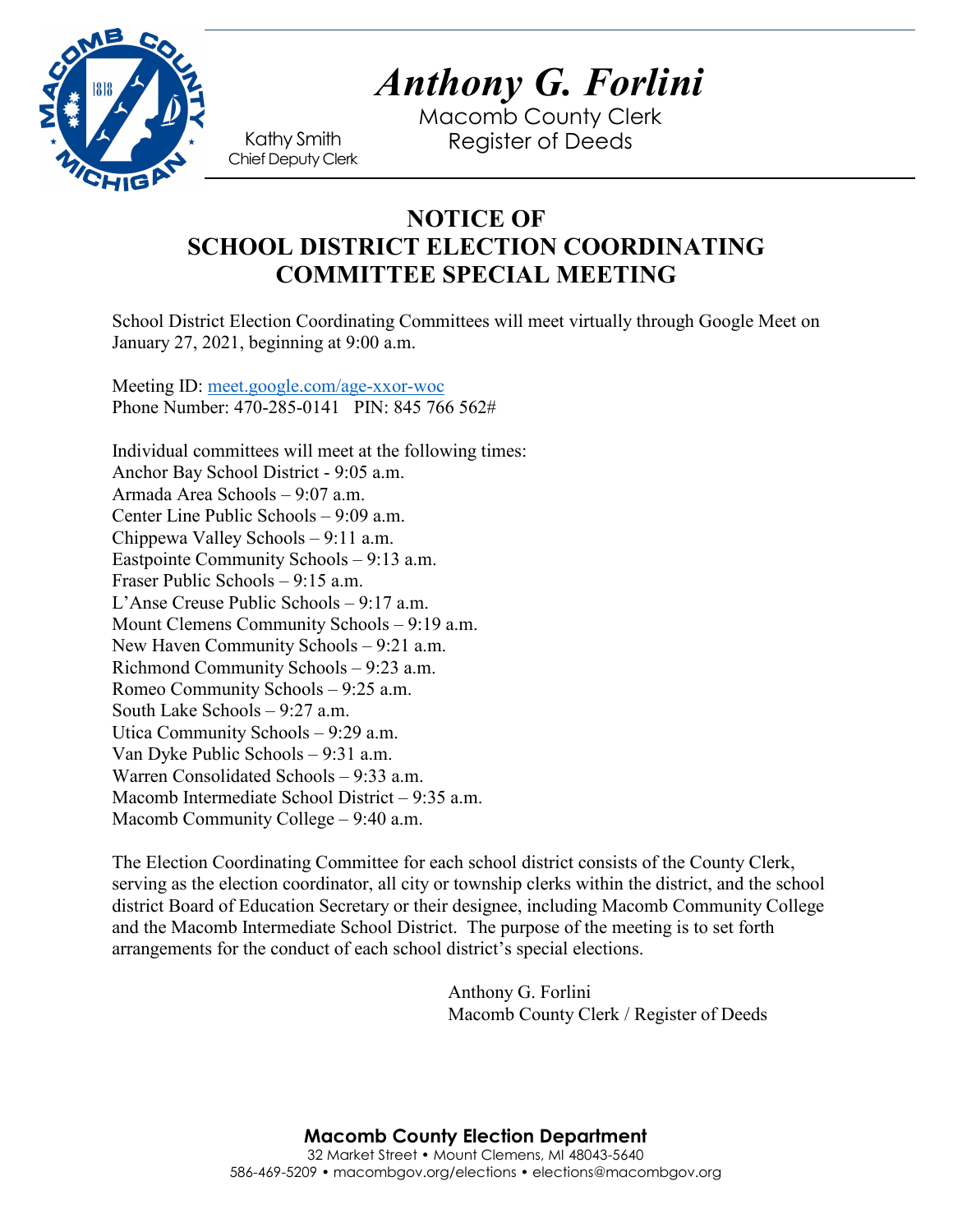

Macomb County Clerk Kathy Smith Register of Deeds<br>Chief Deputy Clerk

# AGENDA

Anchor Bay School District

School District Election Coordinating Committee Meeting Meeting ID: [meet.google.com/age-xxor-woc](https://meet.google.com/age-xxor-woc?hs=122&authuser=0) Phone Number: 470-285-0141 PIN: 845 766 562#

> January 27, 2021 9:05 a.m.

- 1) Call to order
- 2) Roll Call of members
- 3) Approval of minutes 2019 meeting
- 4) Public Participation
- 5) Review/Approval of School Election Coordinating Committee Agreement
- 6) Adjournment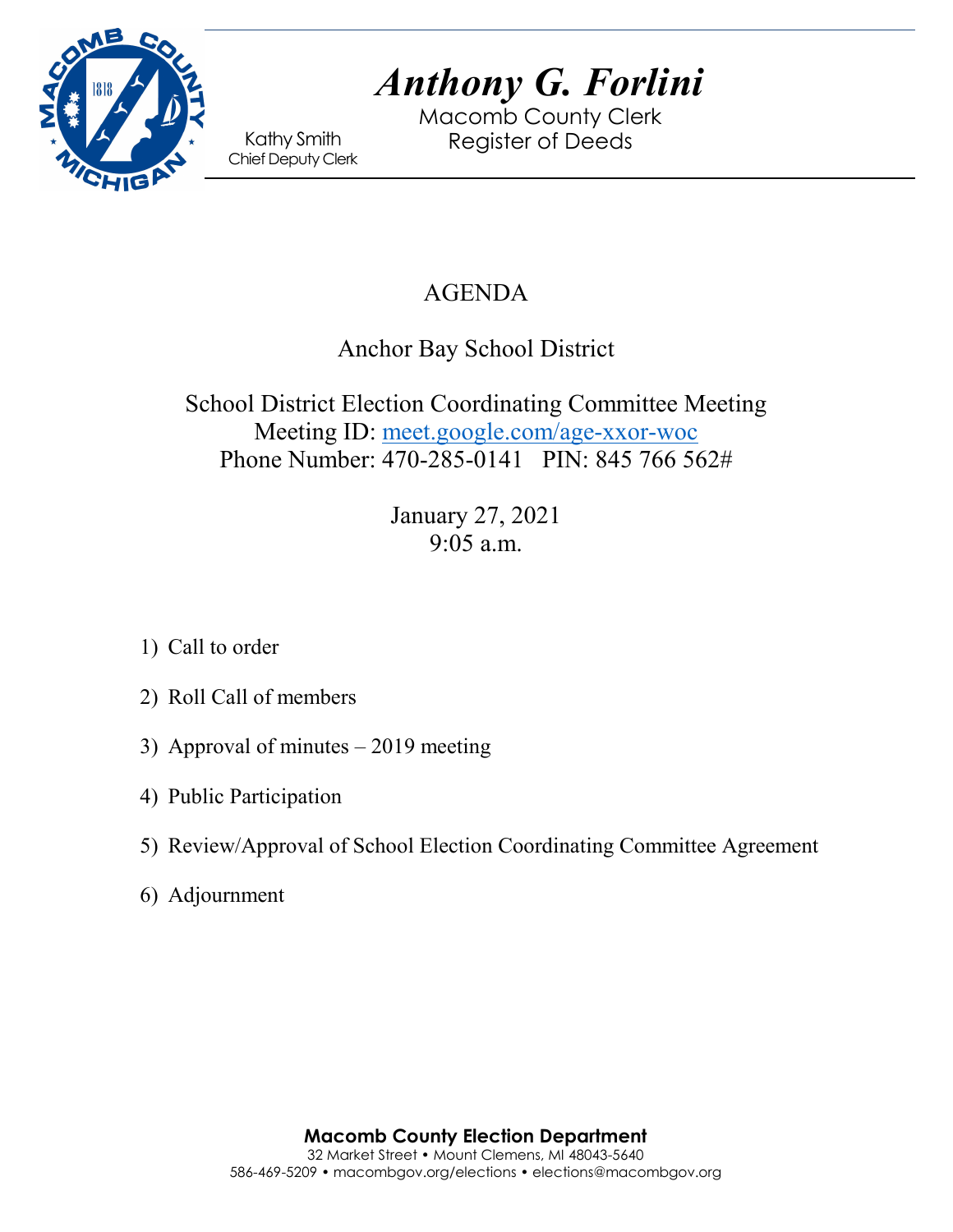

Macomb County Clerk Kathy Smith Register of Deeds<br>Chief Deputy Clerk

# AGENDA

Armada Area Schools

School District Election Coordinating Committee Meeting Meeting ID: [meet.google.com/age-xxor-woc](https://meet.google.com/age-xxor-woc?hs=122&authuser=0) Phone Number: 470-285-0141 PIN: 845 766 562#

> January 27, 2021 9:07 a.m.

- 1) Call to order
- 2) Roll Call of members
- 3) Approval of minutes 2017 meeting
- 4) Public Participation
- 5) Review/Approval of School Election Coordinating Committee Agreement
- 6) Adjournment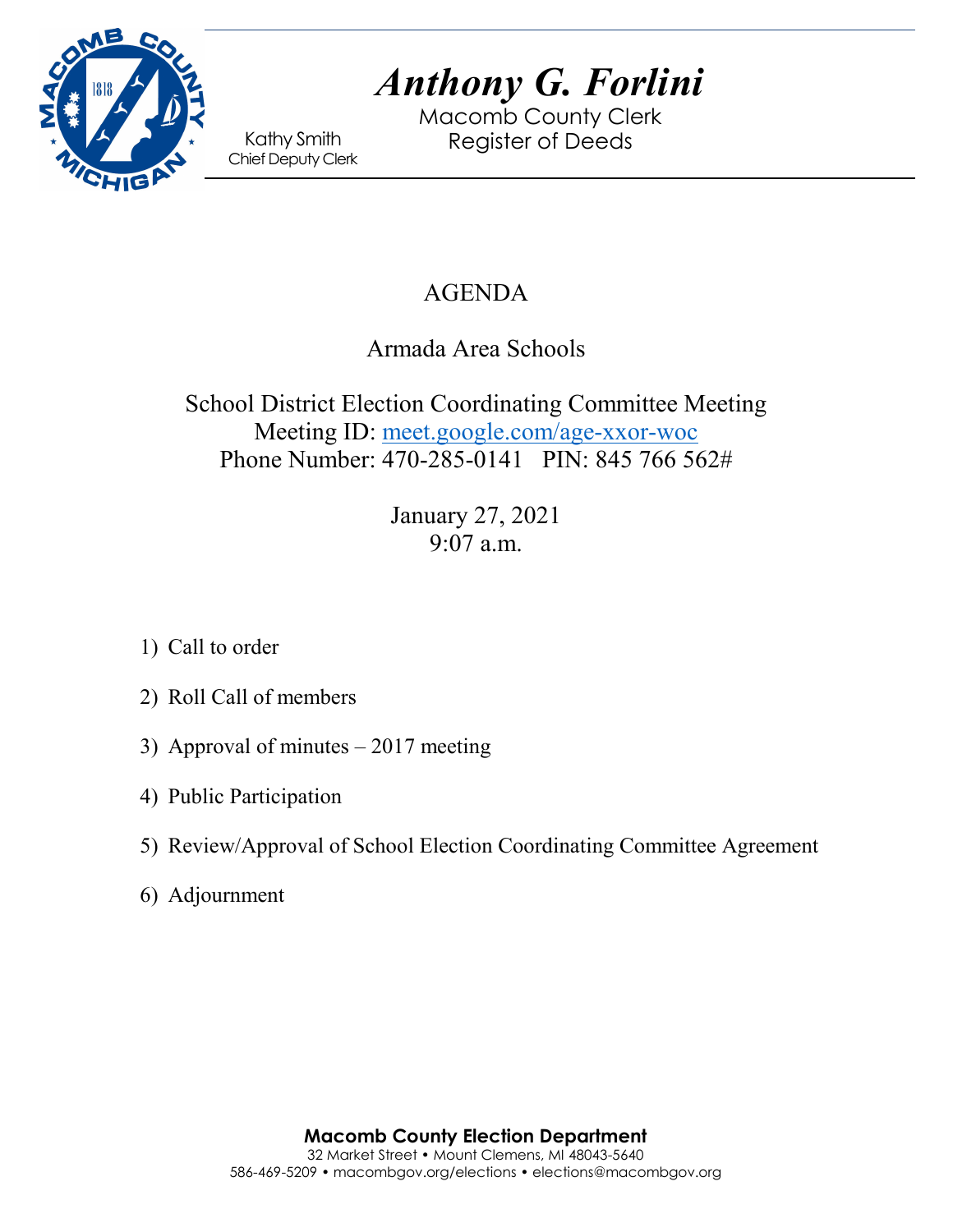

Macomb County Clerk Kathy Smith Register of Deeds<br>Chief Deputy Clerk

# AGENDA

Center Line Public Schools

School District Election Coordinating Committee Meeting Meeting ID: [meet.google.com/age-xxor-woc](https://meet.google.com/age-xxor-woc?hs=122&authuser=0) Phone Number: 470-285-0141 PIN: 845 766 562#

> January 27, 2021 9:09 a.m.

- 1) Call to order
- 2) Roll Call of members
- 3) Approval of minutes 2017 meeting
- 4) Public Participation
- 5) Review/Approval of School Election Coordinating Committee Agreement
- 6) Adjournment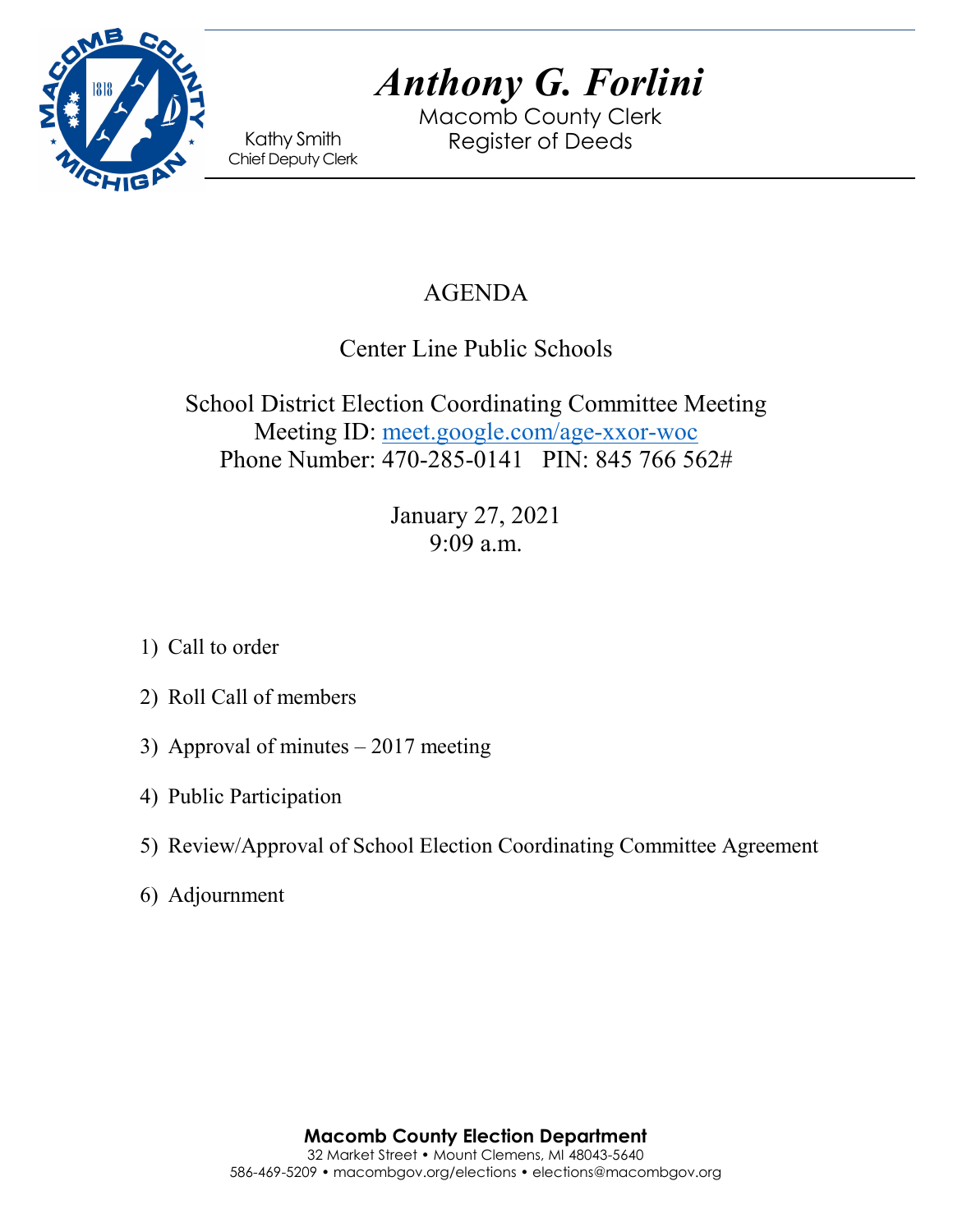

Macomb County Clerk Kathy Smith Register of Deeds<br>Chief Deputy Clerk

## AGENDA

Chippewa Valley Schools

School District Election Coordinating Committee Meeting Meeting ID: [meet.google.com/age-xxor-woc](https://meet.google.com/age-xxor-woc?hs=122&authuser=0) Phone Number: 470-285-0141 PIN: 845 766 562#

> January 27, 2021 9:11 a.m.

- 1) Call to order
- 2) Roll Call of members
- 3) Approval of minutes 2017 meeting
- 4) Public Participation
- 5) Review/Approval of School Election Coordinating Committee Agreement
- 6) Adjournment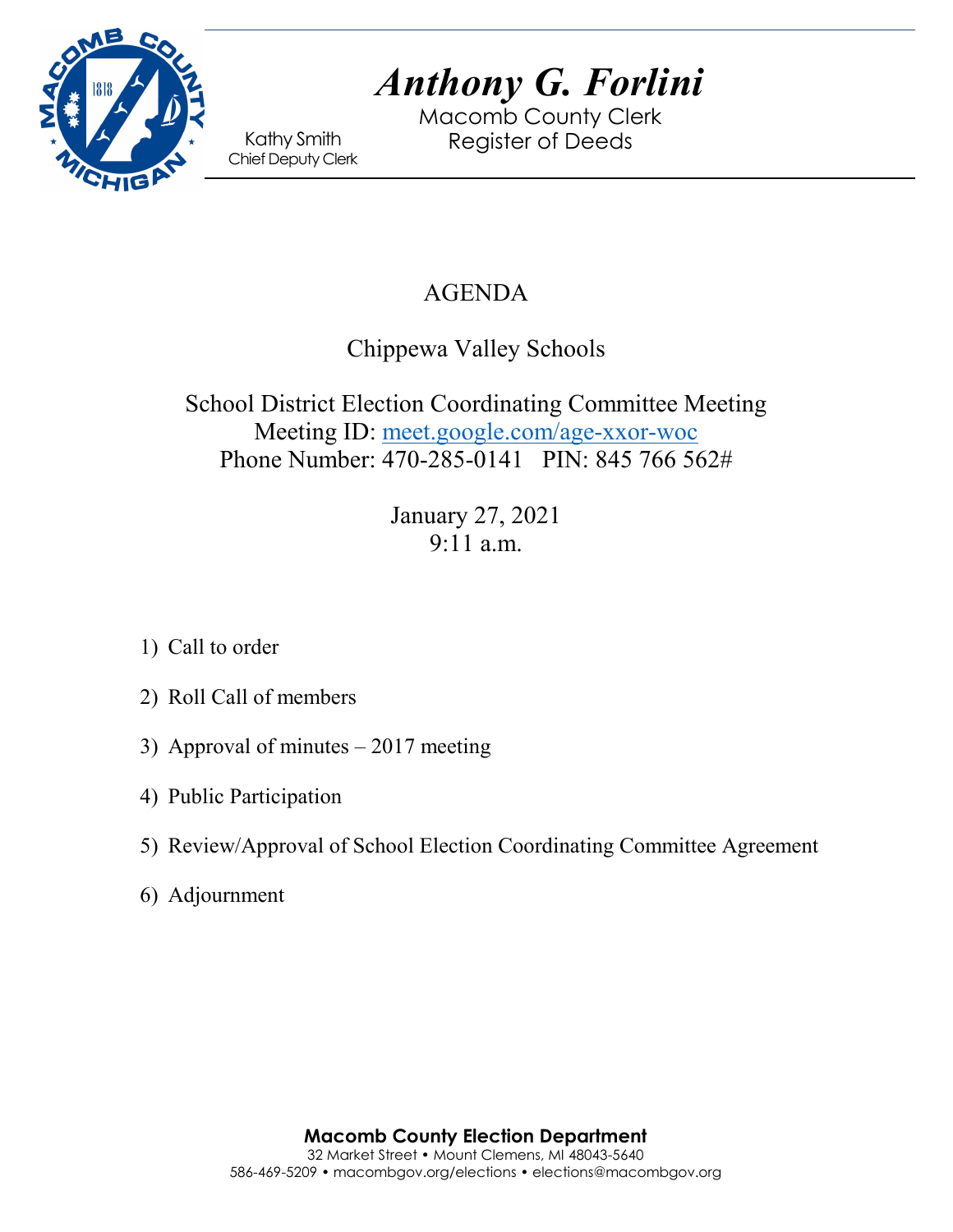

Macomb County Clerk Kathy Smith Register of Deeds<br>Chief Deputy Clerk

## AGENDA

Eastpointe Community Schools

School District Election Coordinating Committee Meeting Meeting ID: [meet.google.com/age-xxor-woc](https://meet.google.com/age-xxor-woc?hs=122&authuser=0) Phone Number: 470-285-0141 PIN: 845 766 562#

> January 27, 2021 9:13 a.m.

- 1) Call to order
- 2) Roll Call of members
- 3) Approval of minutes 2017 meeting
- 4) Public Participation
- 5) Review/Approval of School Election Coordinating Committee Agreement
- 6) Adjournment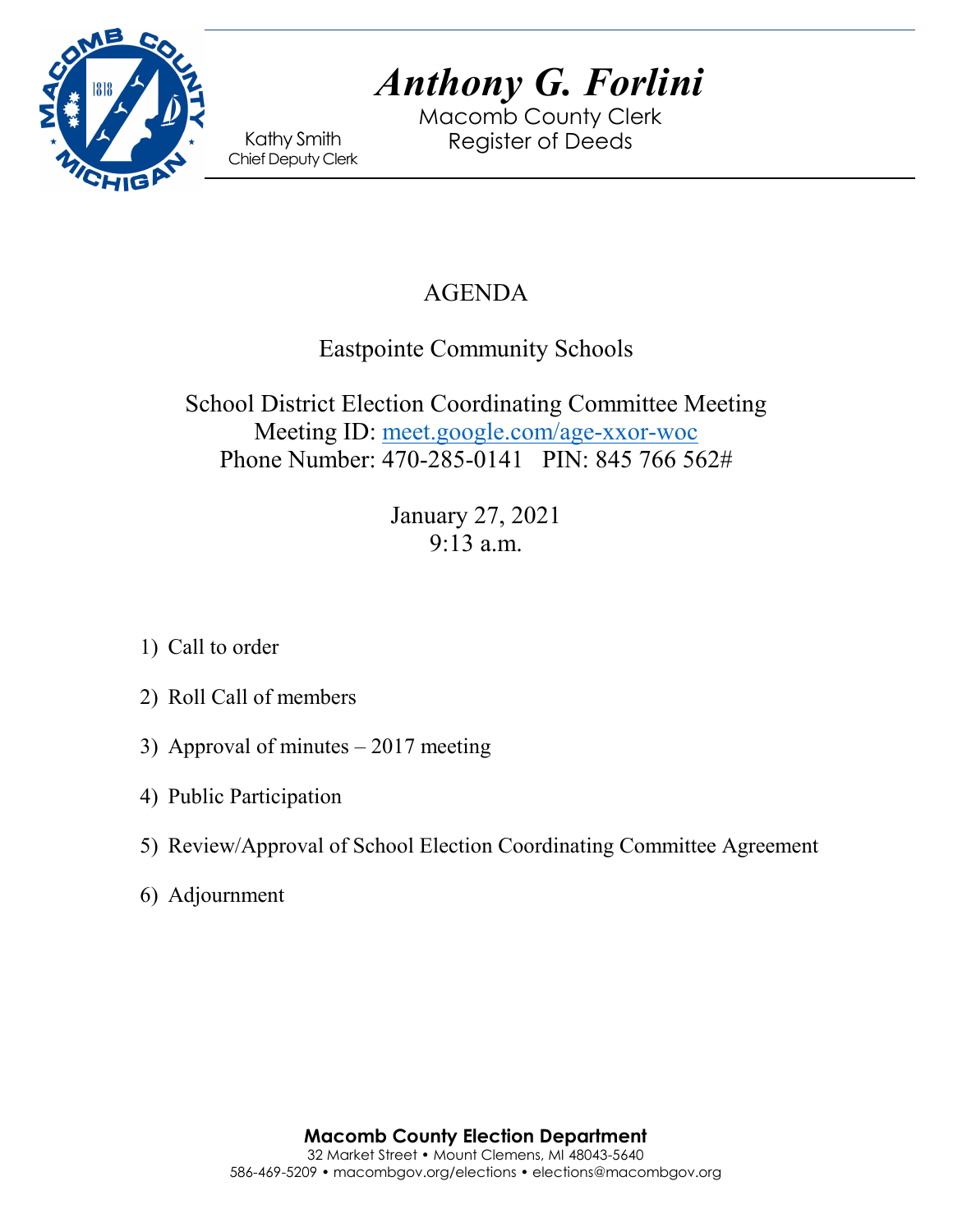

Macomb County Clerk Kathy Smith Register of Deeds<br>Chief Deputy Clerk

# AGENDA

Fraser Public Schools

School District Election Coordinating Committee Meeting Meeting ID: [meet.google.com/age-xxor-woc](https://meet.google.com/age-xxor-woc?hs=122&authuser=0) Phone Number: 470-285-0141 PIN: 845 766 562#

> January 27, 2021 9:15 a.m.

- 1) Call to order
- 2) Roll Call of members
- 3) Approval of minutes 2017 meeting
- 4) Public Participation
- 5) Review/Approval of School Election Coordinating Committee Agreement
- 6) Adjournment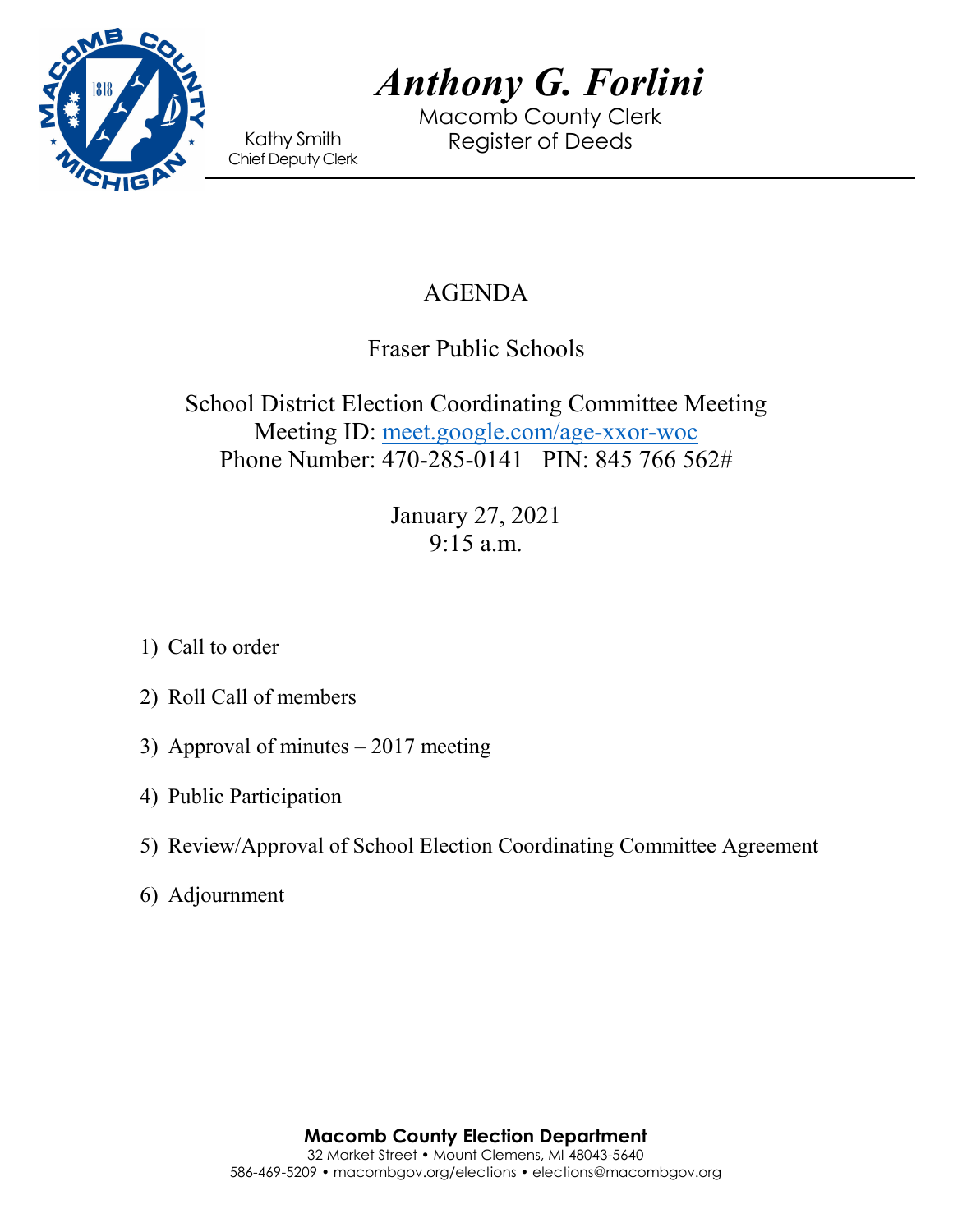

Macomb County Clerk Kathy Smith Register of Deeds<br>Chief Deputy Clerk

## AGENDA

L'Anse Creuse Public Schools

School District Election Coordinating Committee Meeting Meeting ID: [meet.google.com/age-xxor-woc](https://meet.google.com/age-xxor-woc?hs=122&authuser=0) Phone Number: 470-285-0141 PIN: 845 766 562#

> January 27, 2021 9:17 a.m.

- 1) Call to order
- 2) Roll Call of members
- 3) Approval of minutes 2017 meeting
- 4) Public Participation
- 5) Review/Approval of School Election Coordinating Committee Agreement
- 6) Adjournment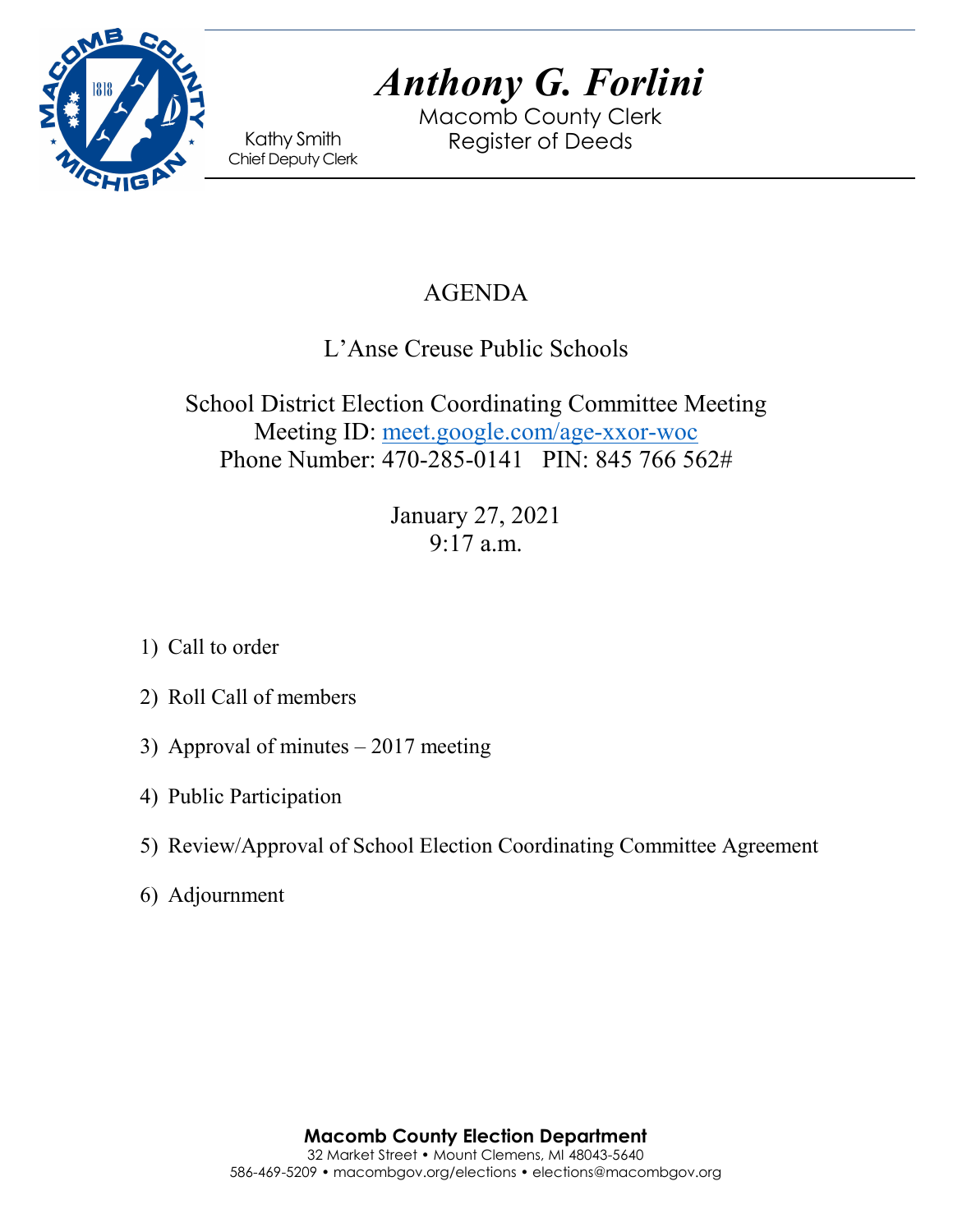

Macomb County Clerk Kathy Smith Register of Deeds<br>Chief Deputy Clerk

## AGENDA

## Mount Clemens Community Schools

School District Election Coordinating Committee Meeting Meeting ID: [meet.google.com/age-xxor-woc](https://meet.google.com/age-xxor-woc?hs=122&authuser=0) Phone Number: 470-285-0141 PIN: 845 766 562#

> January 27, 2021 9:19 a.m.

- 1) Call to order
- 2) Roll Call of members
- 3) Approval of minutes 2017 meeting
- 4) Public Participation
- 5) Review/Approval of School Election Coordinating Committee Agreement
- 6) Adjournment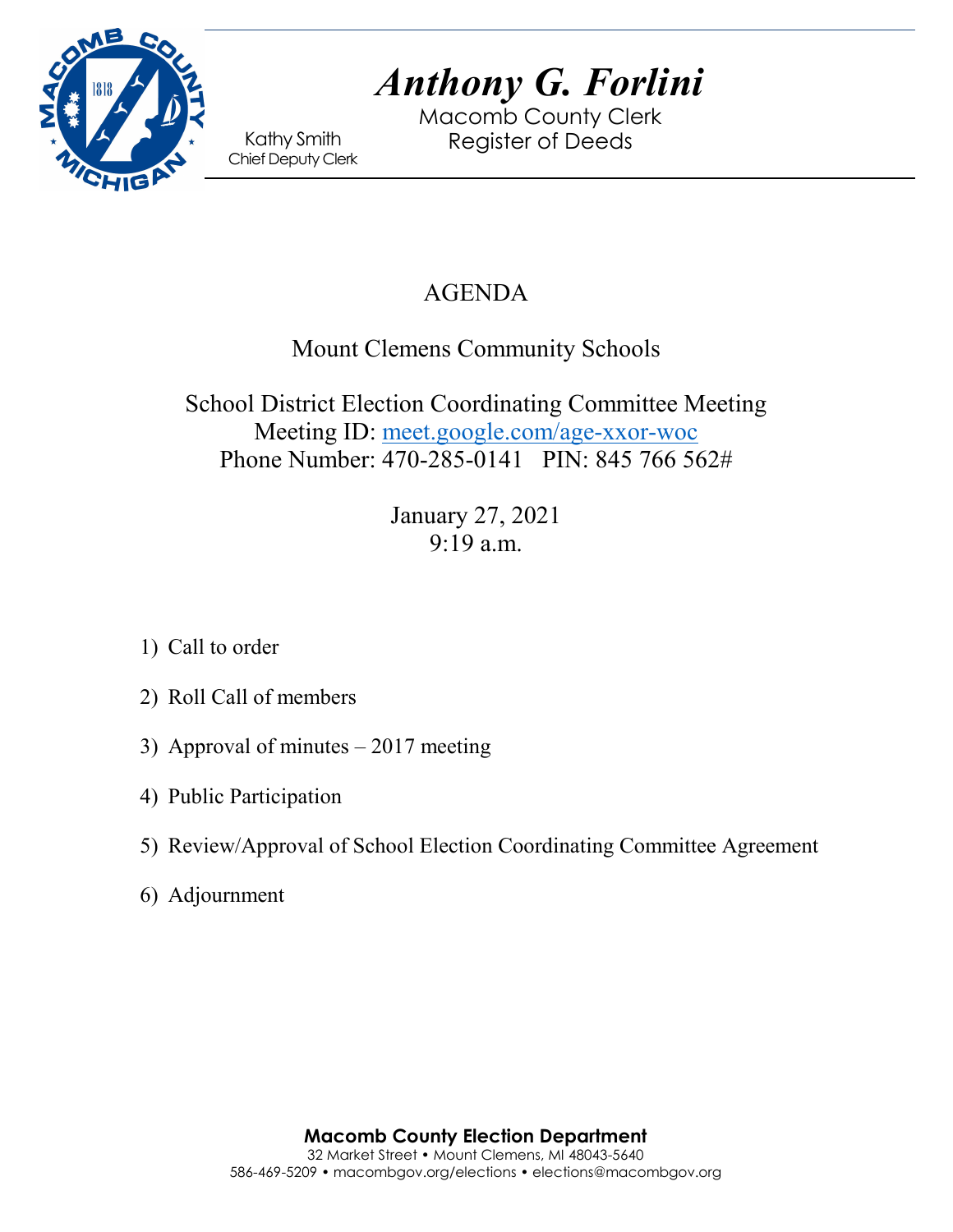

Macomb County Clerk Kathy Smith Register of Deeds<br>Chief Deputy Clerk

# AGENDA

New Haven Community Schools

School District Election Coordinating Committee Meeting Meeting ID: [meet.google.com/age-xxor-woc](https://meet.google.com/age-xxor-woc?hs=122&authuser=0) Phone Number: 470-285-0141 PIN: 845 766 562#

> January 27, 2021 9:21 a.m.

- 1) Call to order
- 2) Roll Call of members
- 3) Approval of minutes 2017 meeting
- 4) Public Participation
- 5) Review/Approval of School Election Coordinating Committee Agreement
- 6) Adjournment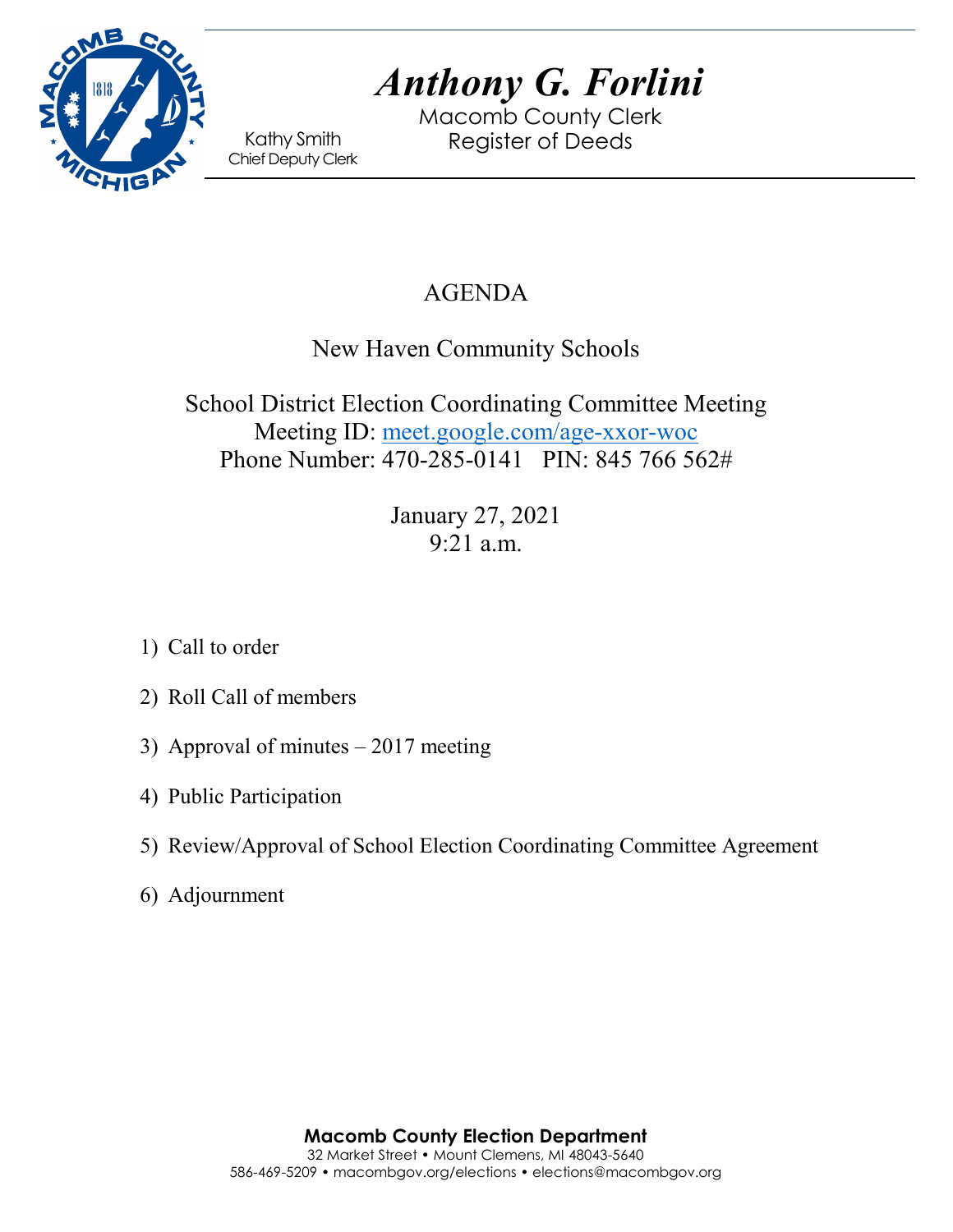

Macomb County Clerk Kathy Smith Register of Deeds<br>Chief Deputy Clerk

## AGENDA

Richmond Community Schools

School District Election Coordinating Committee Meeting Meeting ID: [meet.google.com/age-xxor-woc](https://meet.google.com/age-xxor-woc?hs=122&authuser=0) Phone Number: 470-285-0141 PIN: 845 766 562#

> January 27, 2021 9:23 a.m.

- 1) Call to order
- 2) Roll Call of members
- 3) Approval of minutes 2017 meeting
- 4) Public Participation
- 5) Review/Approval of School Election Coordinating Committee Agreement
- 6) Adjournment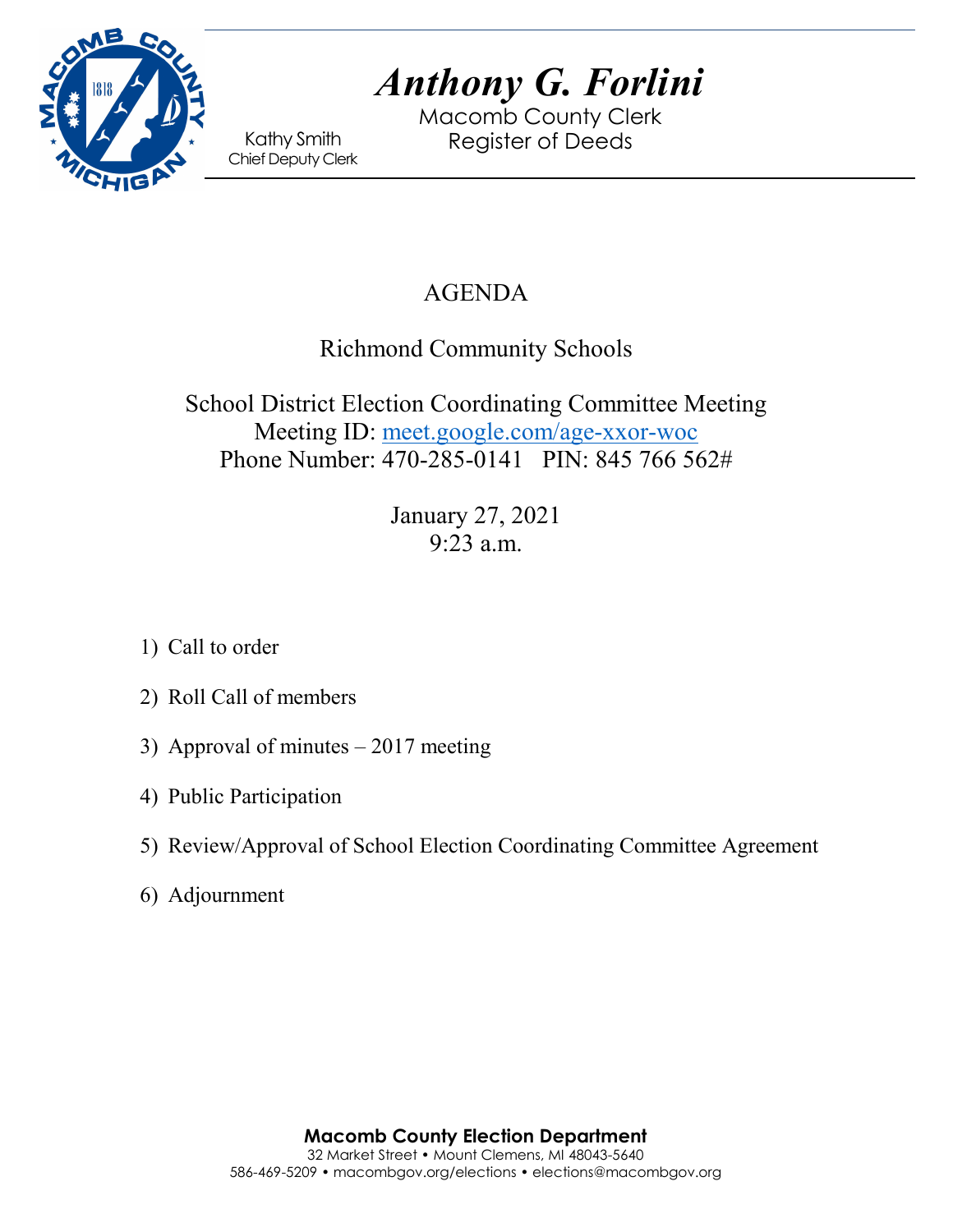

Macomb County Clerk Kathy Smith Register of Deeds<br>Chief Deputy Clerk

# AGENDA

Romeo Community Schools

School District Election Coordinating Committee Meeting Meeting ID: [meet.google.com/age-xxor-woc](https://meet.google.com/age-xxor-woc?hs=122&authuser=0) Phone Number: 470-285-0141 PIN: 845 766 562#

> January 27, 2021 9:25 a.m.

- 1) Call to order
- 2) Roll Call of members
- 3) Approval of minutes 2017 meeting
- 4) Public Participation
- 5) Review/Approval of School Election Coordinating Committee Agreement
- 6) Adjournment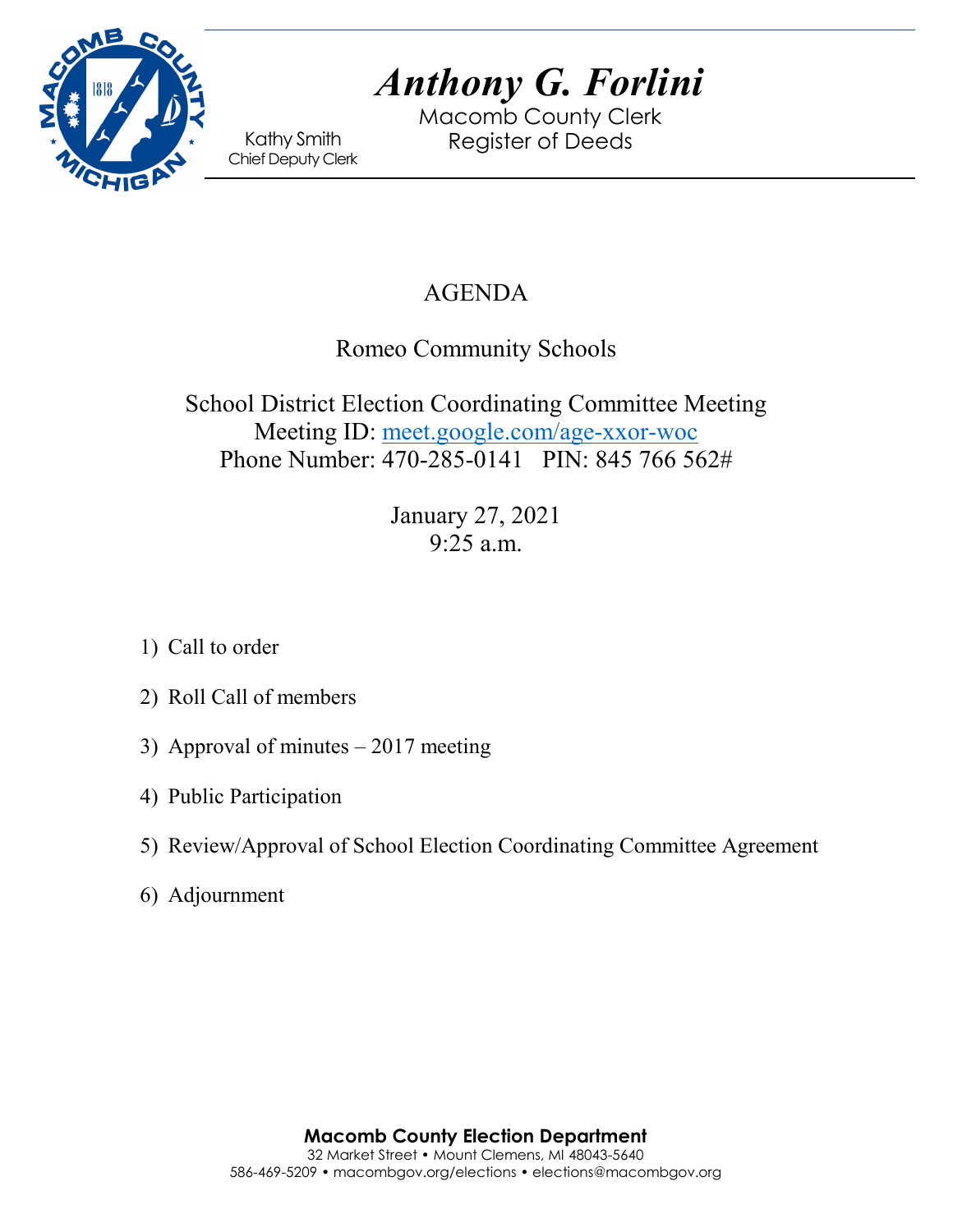

Macomb County Clerk Kathy Smith Register of Deeds<br>Chief Deputy Clerk

# AGENDA

South Lake Schools

School District Election Coordinating Committee Meeting Meeting ID: [meet.google.com/age-xxor-woc](https://meet.google.com/age-xxor-woc?hs=122&authuser=0) Phone Number: 470-285-0141 PIN: 845 766 562#

> January 27, 2021 9:27 a.m.

- 1) Call to order
- 2) Roll Call of members
- 3) Approval of minutes 2017 meeting
- 4) Public Participation
- 5) Review/Approval of School Election Coordinating Committee Agreement
- 6) Adjournment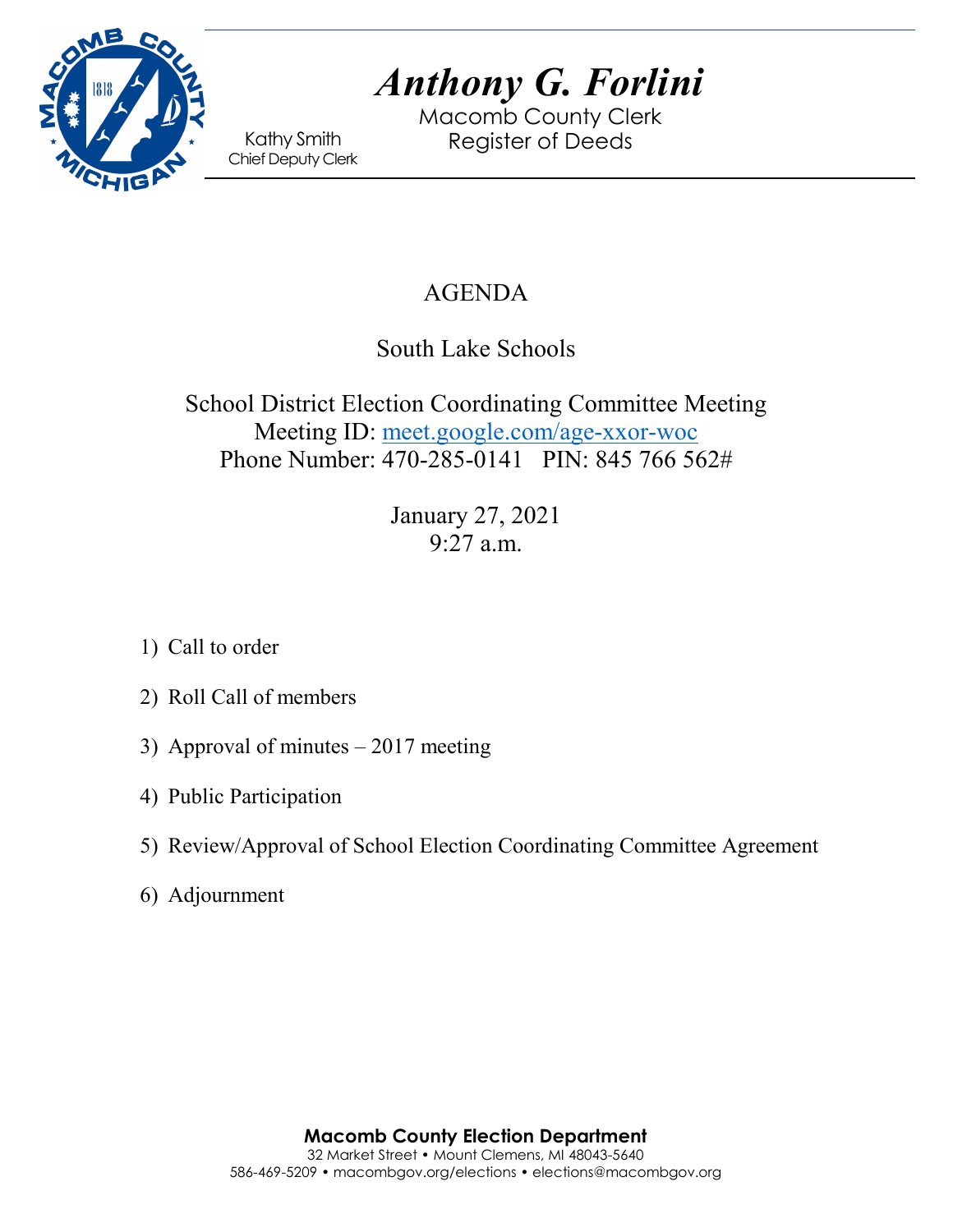

Macomb County Clerk Kathy Smith Register of Deeds<br>Chief Deputy Clerk

# AGENDA

Utica Community Schools

School District Election Coordinating Committee Meeting Meeting ID: [meet.google.com/age-xxor-woc](https://meet.google.com/age-xxor-woc?hs=122&authuser=0) Phone Number: 470-285-0141 PIN: 845 766 562#

> January 27, 2021 9:29 a.m.

- 1) Call to order
- 2) Roll Call of members
- 3) Approval of minutes 2017 meeting
- 4) Public Participation
- 5) Review/Approval of School Election Coordinating Committee Agreement
- 6) Adjournment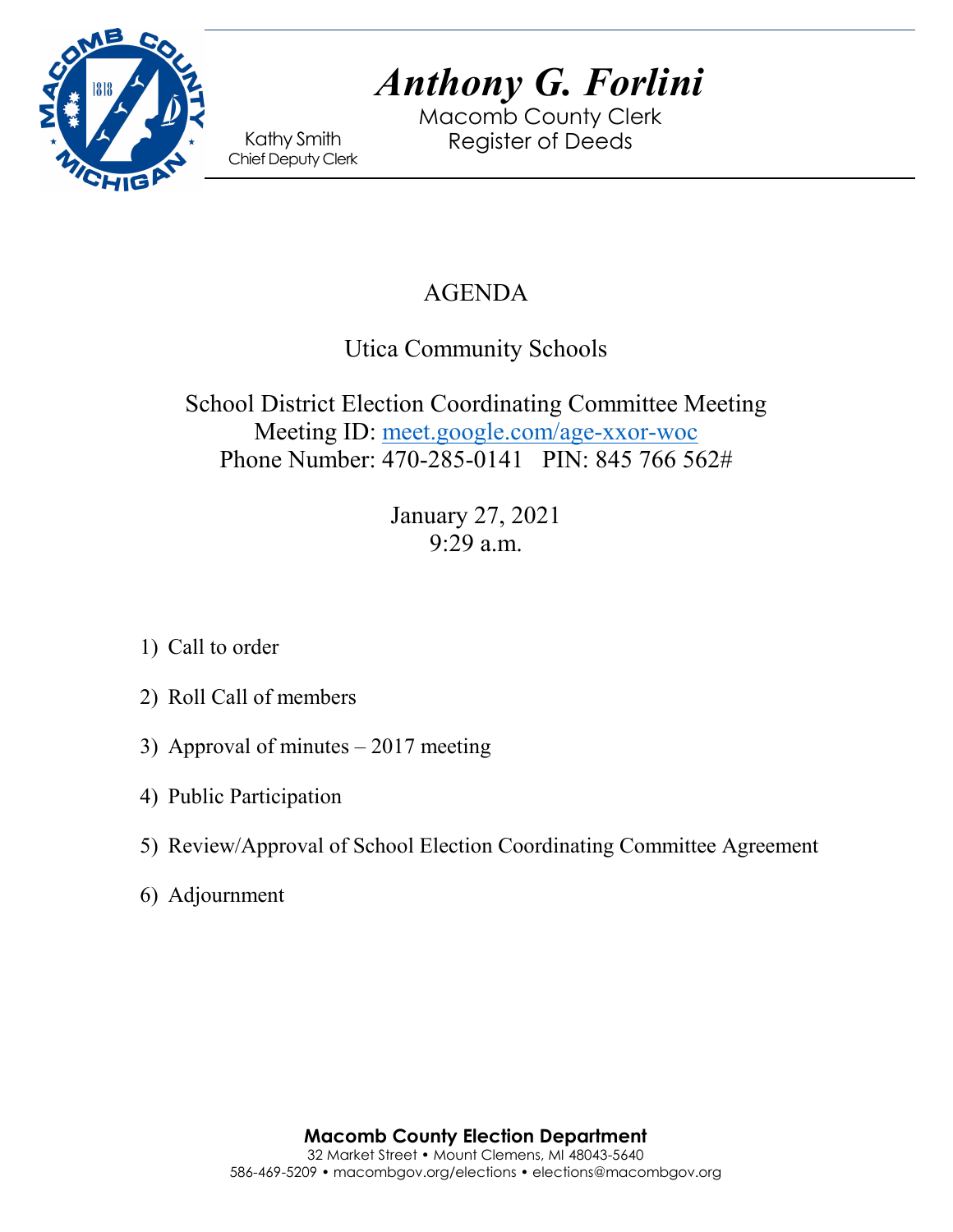

Macomb County Clerk Kathy Smith Register of Deeds<br>Chief Deputy Clerk

# AGENDA

Van Dyke Public Schools

School District Election Coordinating Committee Meeting Meeting ID: [meet.google.com/age-xxor-woc](https://meet.google.com/age-xxor-woc?hs=122&authuser=0) Phone Number: 470-285-0141 PIN: 845 766 562#

> January 27, 2021 9:31 a.m.

- 1) Call to order
- 2) Roll Call of members
- 3) Approval of minutes 2017 meeting
- 4) Public Participation
- 5) Review/Approval of School Election Coordinating Committee Agreement
- 6) Adjournment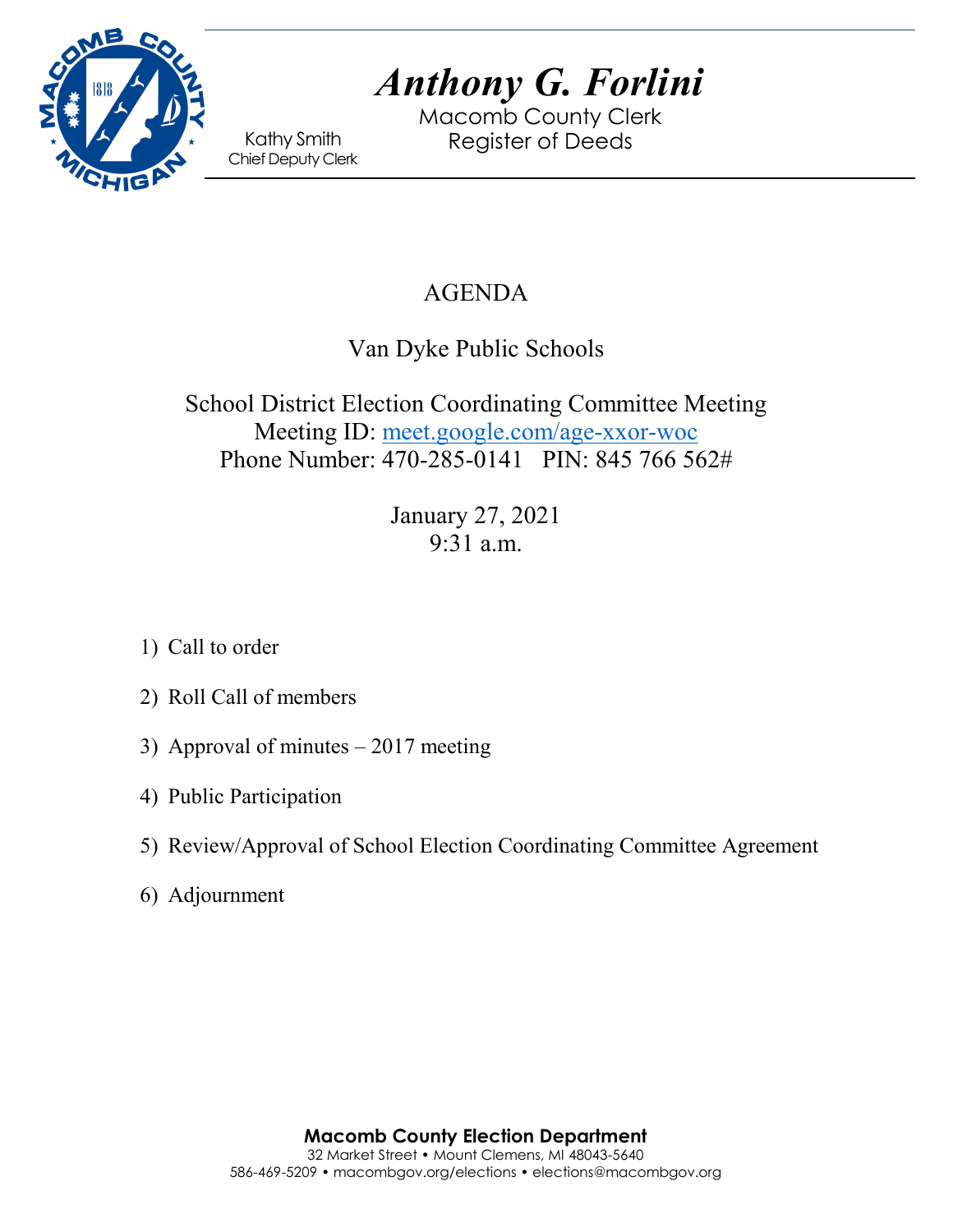

Macomb County Clerk Kathy Smith Register of Deeds<br>Chief Deputy Clerk

# AGENDA

Warren Consolidated Schools

School District Election Coordinating Committee Meeting Meeting ID: [meet.google.com/age-xxor-woc](https://meet.google.com/age-xxor-woc?hs=122&authuser=0) Phone Number: 470-285-0141 PIN: 845 766 562#

> January 27, 2021 9:33 a.m.

- 1) Call to order
- 2) Roll Call of members
- 3) Approval of minutes 2017 meeting
- 4) Public Participation
- 5) Review/Approval of School Election Coordinating Committee Agreement
- 6) Adjournment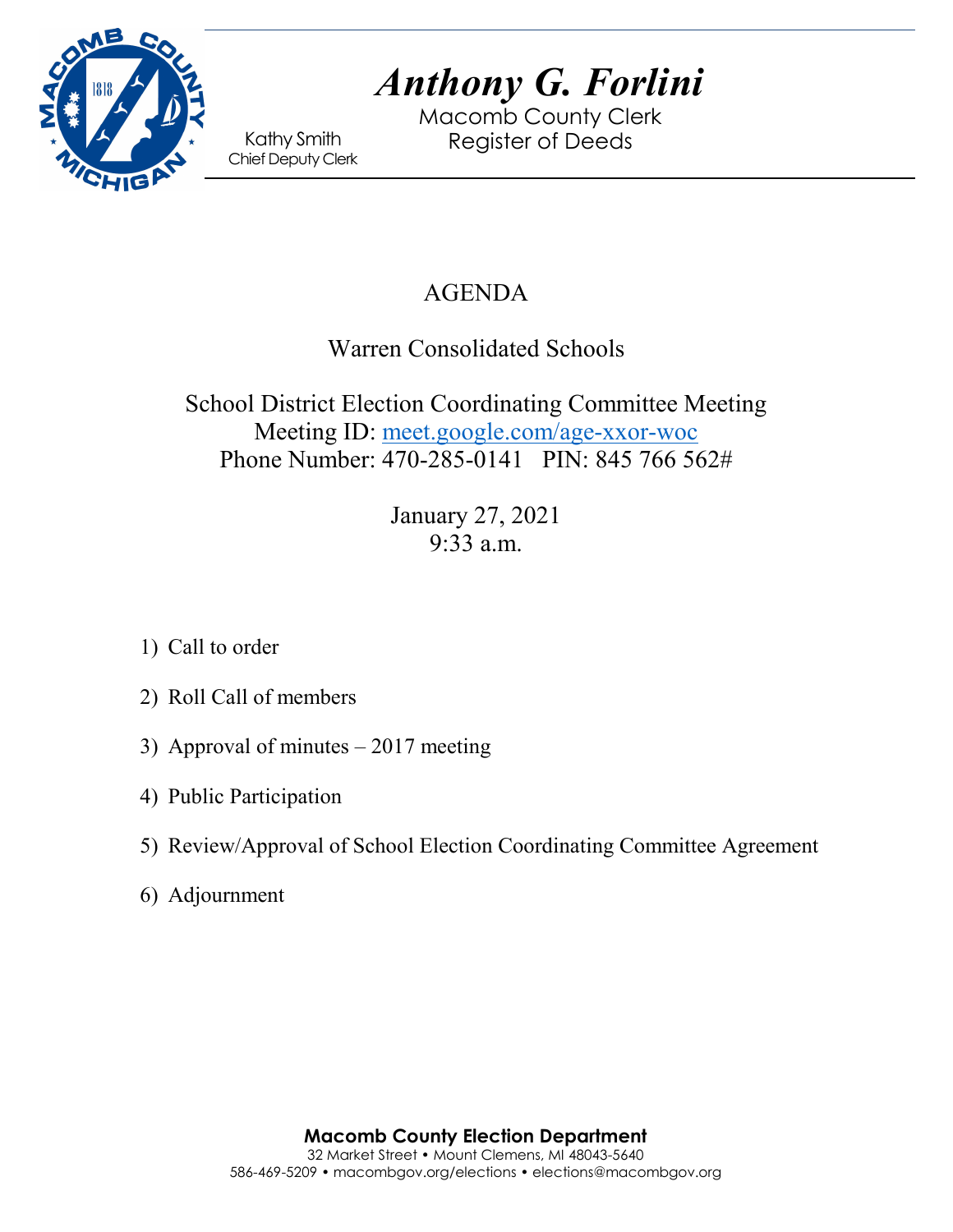

Macomb County Clerk Kathy Smith Register of Deeds<br>Chief Deputy Clerk

# AGENDA

## Macomb Intermediate School District

School District Election Coordinating Committee Meeting Meeting ID: [meet.google.com/age-xxor-woc](https://meet.google.com/age-xxor-woc?hs=122&authuser=0) Phone Number: 470-285-0141 PIN: 845 766 562#

> January 27, 2021 9:35 a.m.

- 1) Call to order
- 2) Roll Call of members
- 3) Approval of minutes 2017 meeting
- 4) Public Participation
- 5) Review/Approval of School Election Coordinating Committee Agreement
- 6) Adjournment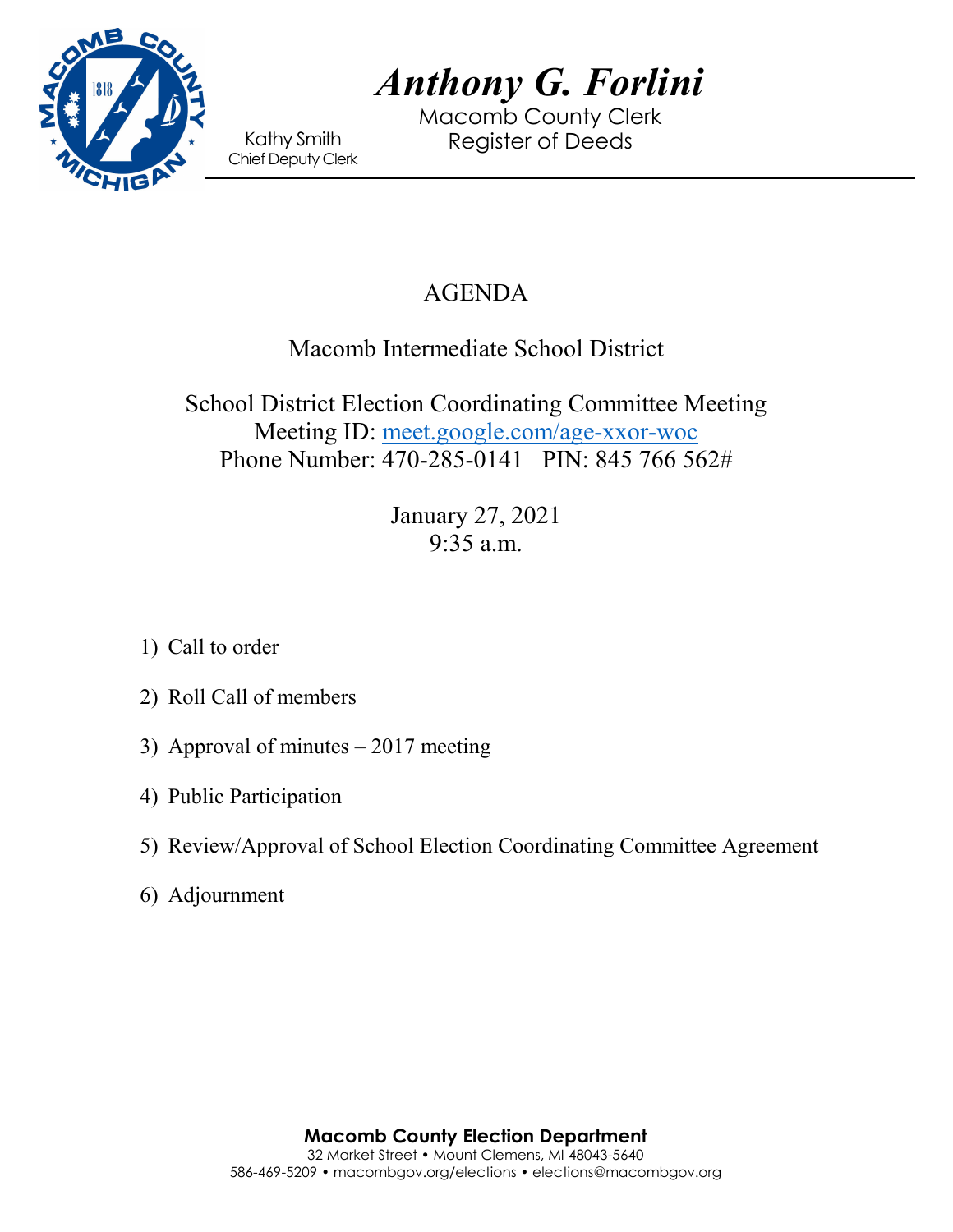

Macomb County Clerk Kathy Smith Register of Deeds<br>Chief Deputy Clerk

## AGENDA

Macomb Community College

School District Election Coordinating Committee Meeting Meeting ID: [meet.google.com/age-xxor-woc](https://meet.google.com/age-xxor-woc?hs=122&authuser=0) Phone Number: 470-285-0141 PIN: 845 766 562#

> January 27, 2021 9:40 a.m.

- 1) Call to order
- 2) Roll Call of members
- 3) Approval of minutes 2017 meeting
- 4) Public Participation
- 5) Review/Approval of School Election Coordinating Committee Agreement
- 6) Adjournment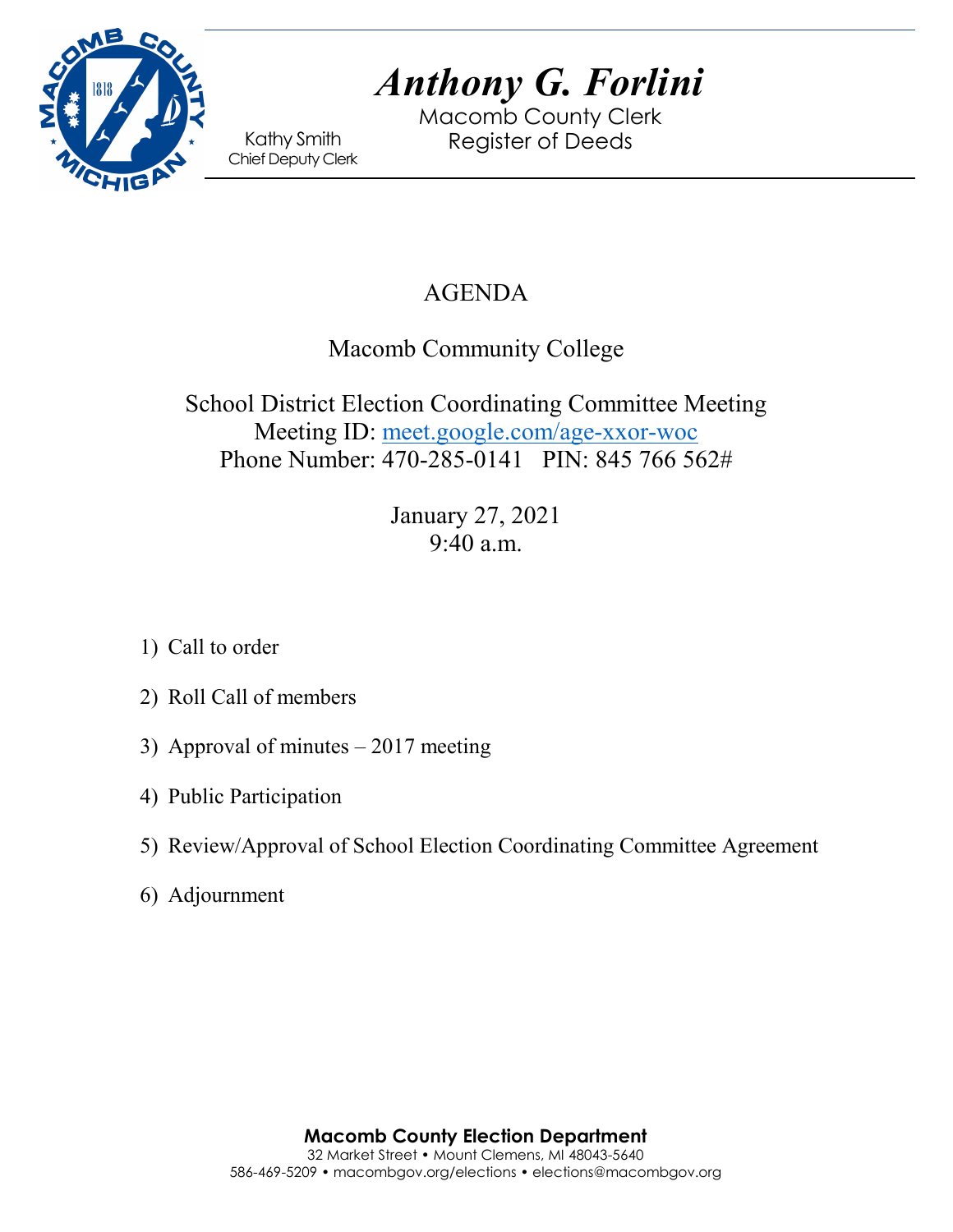### **SCHOOL DISTRICT ELECTION COORDINATING COMMITTEE – ANCHOR BAY SCHOOL DISTRICT SPECIAL MEETING July 30, 2019**

The Anchor Bay School District Election Coordinating Committee met on Tuesday, July 30, 2019, in the conference room of the Macomb County Election Department, 32 Market Street, Mount Clemens with the following members present:

> Fred Miller, Macomb County Clerk Marcia Shinska, New Baltimore Annette Girodat, New Baltimore Mary Geremesz, Chesterfield Township Jean Corbat, Ira Township Sandy Smith, Ira Township Carol Swantek, Lenox Township

 Also Present: Michael Grix – Election Department Goce Nedanovski – Election Department

#### **CALL TO ORDER**

Fred Miller called the meeting to order at 11:03 a.m.

#### **MOTION TO ADOPT AGENDA**

A motion to adopt the agenda was made by Marcia Shinska. Annette Girodat seconded the motion. The motion carried.

#### **PUBLIC PARTICIPATION**

None

#### **REVIEW/APPROVAL OF SCHOOL ELECTION COORDINATING COMMITTEE AGREEMENT**

The new agreement reflected language changes for Ira Township to "opt in" for Anchor Bay School District elections. All members present signed the amended agreement.

#### **OLD BUSINESS**

None

#### **NEW BUSINESS**

None

#### **PUBLIC PARTICIPATION**

None

#### **ADJOURNMENT**

At 11:07 a.m., Marcia Shinska made a motion to adjourn the meeting, seconded by Annette Girodat. The motion carried and the meeting was adjourned.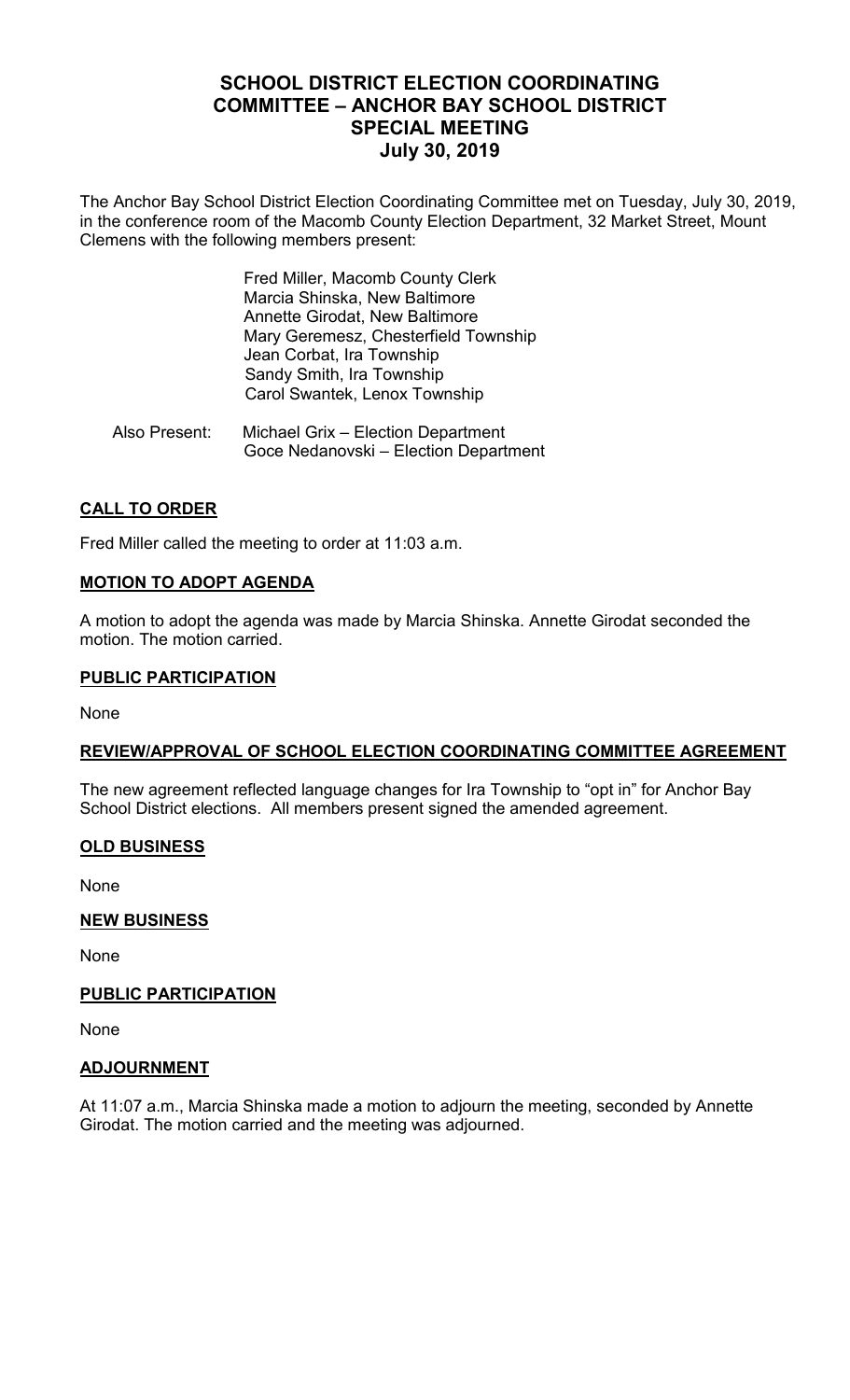### **MACOMB COUNTY SCHOOL DISTRICT ELECTION COORDINATING COMMITTEES JANUARY 26, 2017**

The Macomb County School District Election Coordinating Committees met on Thursday, January 26, 2017 at the Macomb Intermediate School District, 44001 Garfield, Clinton Township, MI 48038 to set forth arrangements for the conduct of each school district's special elections.

## **ANCHOR BAY SCHOOL DISTRICT**

#### **Call to Order**

Karen A. Spranger called the meeting to order at 9:05 a.m.

The following members were present: Karen A. Spranger, Macomb County Clerk Eric Wurmlinger, Chesterfield Township Carol Swantek, Lenox Township Marcia Shinska, New Baltimore

The following members were absent:

Crystal Sovey, Ira Township Patricia Allagreen, Casco Township Leonard Woodside, Anchor Bay School District

*Also Present: Roger Cardamone – Chief Election Clerk Michael Grix – Election Department Paul Kardasz – Chief Deputy Clerk Erin Stahl – Chief Deputy Register of Deeds*

**Public Participation** None

#### **Discussion**

**None** 

#### **Motion to Accept the Agreement**

A motion to accept the agreement as presented was made by Eric Wurmlinger and supported by Marsha Shinska. All members present signed the agreement.

#### **Adjournment**

The meeting adjourned at 9:10 a.m.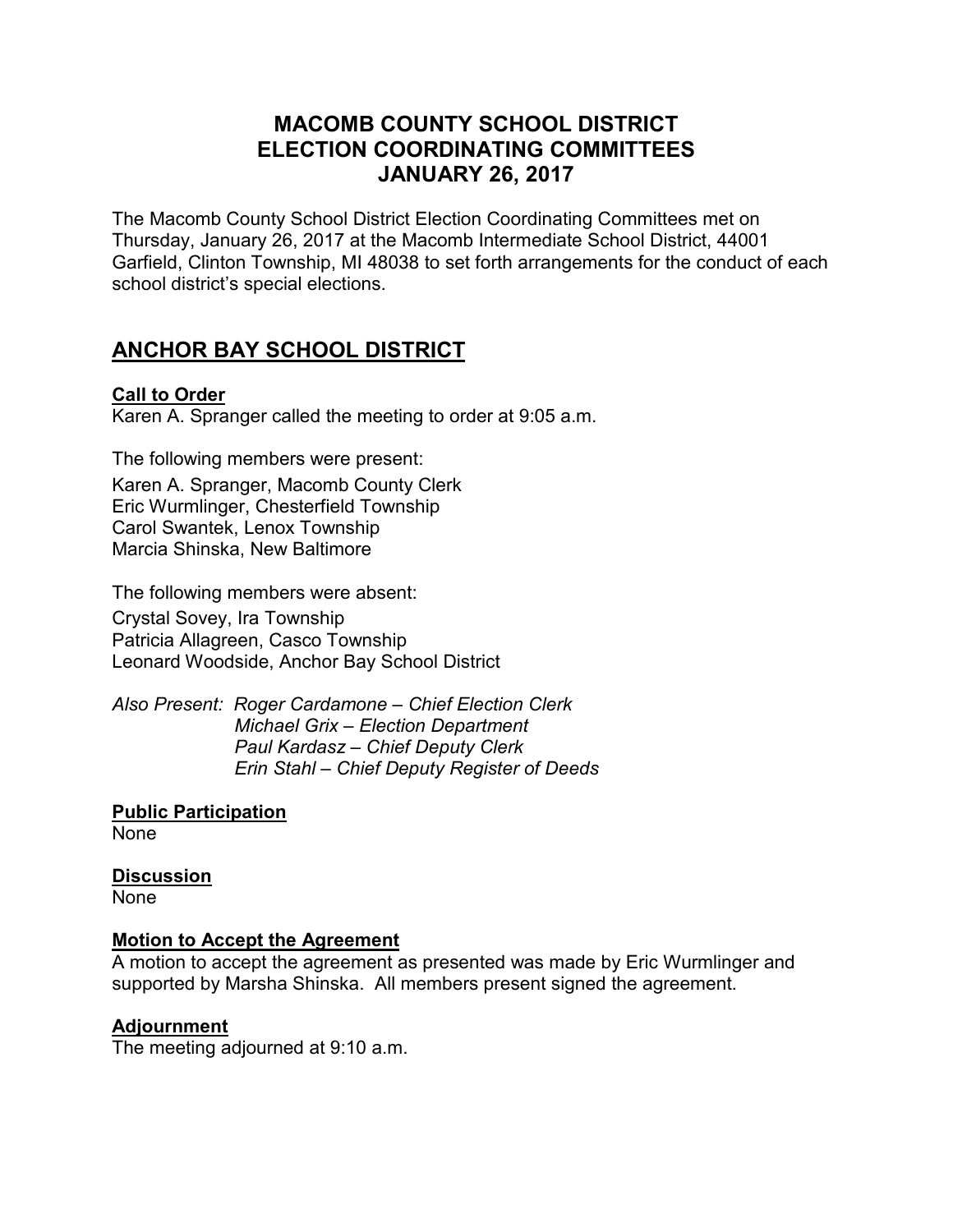### **ARMADA AREA SCHOOLS**

#### **Call to Order**

Karen A. Spranger called the meeting to order at 9:12 a.m.

The following members were present:

Karen A. Spranger, Macomb County Clerk Mary Swiacki, Armada Township Susan Brockmann, Bruce Township Carol Swantek, Lenox Township Lori Lascoe, Ray Township Cathy LaFontaine, Richmond Township Deborah Rhein, Riley Township

The following members were absent: Karen Klos, Berlin Township Michael Musary, Armada Area Schools

*Also Present: Roger Cardamone – Chief Election Clerk Michael Grix – Election Department Paul Kardasz – Chief Deputy Clerk Erin Stahl – Chief Deputy Register of Deeds*

**Public Participation** None

#### **Discussion**

None

#### **Motion to Accept the Agreement**

A motion to accept the agreement as presented was made by Deborah Rhein and supported by Susan Brockmann. All members present signed the agreement.

#### **Adjournment**

The meeting adjourned at 9:14 a.m.

### **CENTER LINE PUBLIC SCHOOLS**

#### **Call to Order**

Karen A. Spranger called the meeting to order at 9:15 a.m.

The following members were present: Karen A. Spranger, Macomb County Clerk Janice Pockrandt, Center Line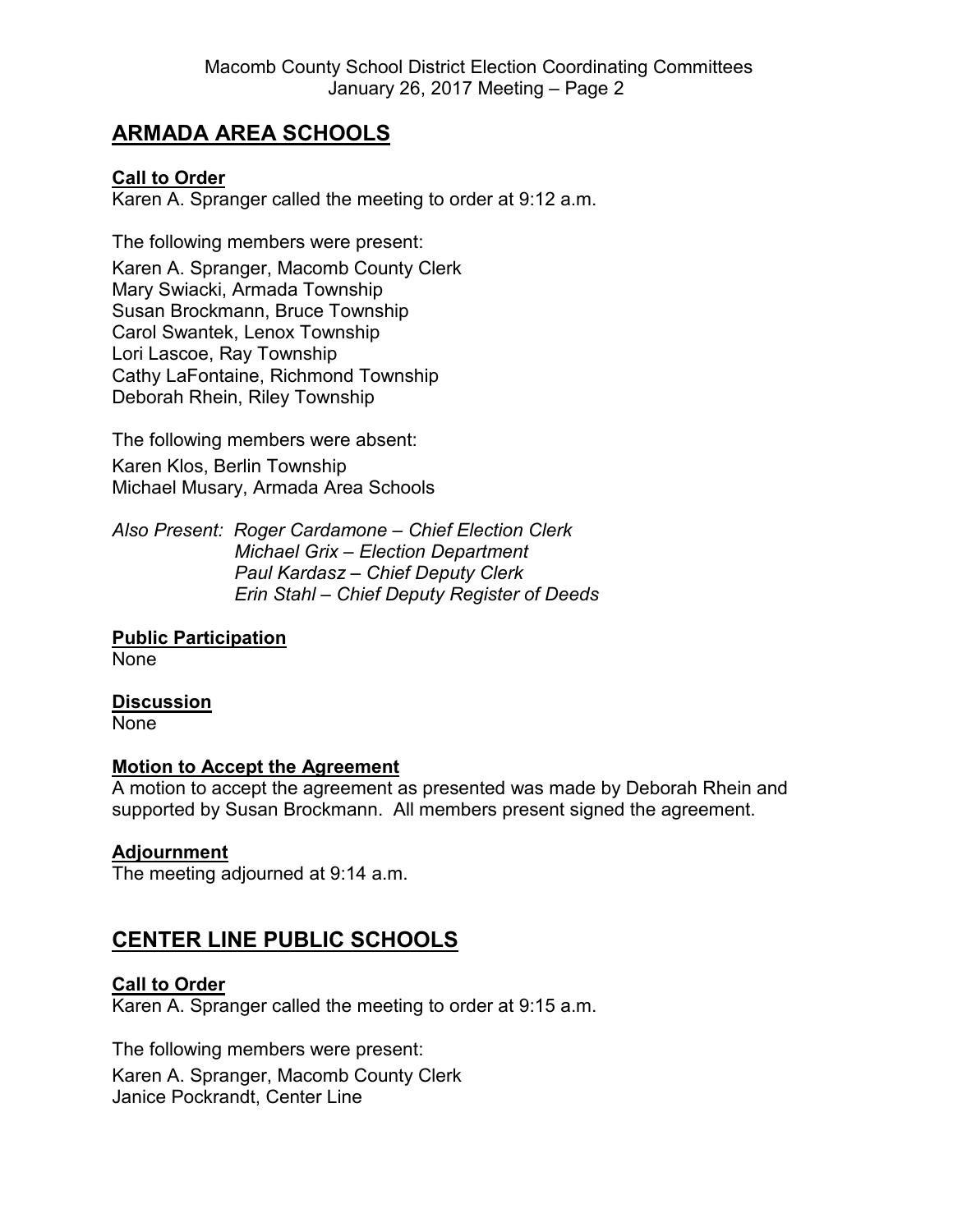Paul Wojno, Warren Susan Pauling, Center Line Public Schools

*Also Present: Roger Cardamone – Chief Election Clerk Michael Grix – Election Department Paul Kardasz – Chief Deputy Clerk Erin Stahl – Chief Deputy Register of Deeds*

#### **Public Participation**

None

#### **Discussion**

None

#### **Motion to Accept the Agreement**

A motion to accept the agreement as presented was made by Janice Pockrandt and supported by Susan Pauling. All members present signed the agreement.

#### **Adjournment**

The meeting adjourned at 9:16 a.m.

## **CHIPPEWA VALLEY SCHOOLS**

#### **Call to Order**

Karen A. Spranger called the meeting to order at 9:17 a.m.

The following members were present: Karen A. Spranger, Macomb County Clerk Kim Meltzer, Clinton Township Ed Carey, Macomb Township Kim Adlam, Chippewa Valley Schools

*Also Present: Roger Cardamone – Chief Election Clerk Michael Grix – Election Department Paul Kardasz – Chief Deputy Clerk Erin Stahl – Chief Deputy Register of Deeds*

**Public Participation** None

**Discussion** None

#### **Motion to Accept the Agreement**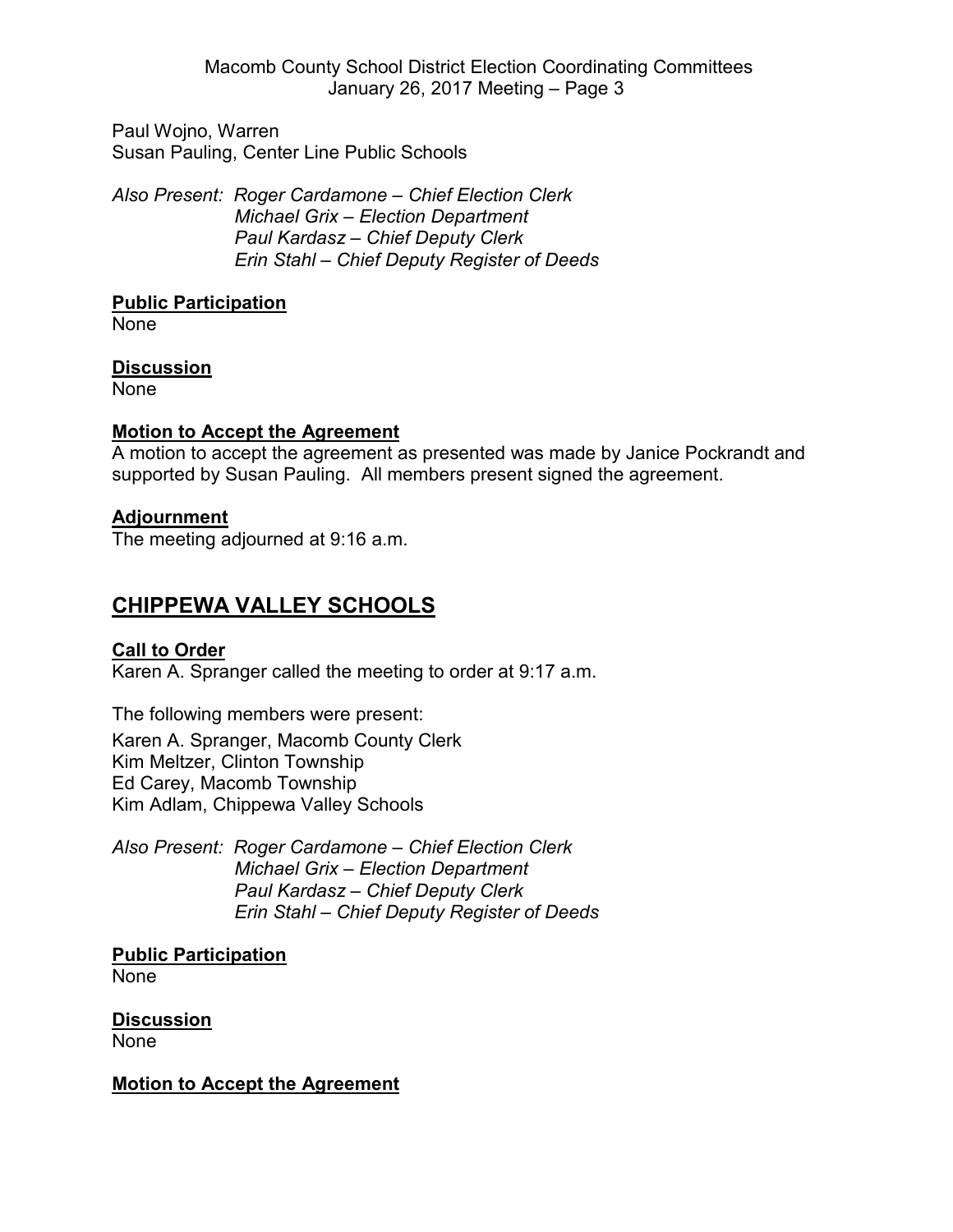A motion to accept the agreement as presented was made by Kim Meltzer and supported by Ed Carey. All members present signed the agreement.

#### **Adjournment**

The meeting adjourned at 9:18 a.m.

### **EAST DETROIT PUBLIC SCHOOLS**

#### **Call to Order**

Karen A. Spranger called the meeting to order at 9:20 a.m.

The following members were present: Karen A. Spranger, Macomb County Clerk Randy Altimus, Eastpointe Paul Wojno, Warren Cindy Madison, East Detroit Public Schools

*Also Present: Roger Cardamone – Chief Election Clerk Michael Grix – Election Department Paul Kardasz – Chief Deputy Clerk Erin Stahl – Chief Deputy Register of Deeds*

# **Public Participation**

None

#### **Discussion**

None

#### **Motion to Accept the Agreement**

A motion to accept the agreement as presented was made by Randy Altimus and supported by Cindy Madison. All members present signed the agreement.

#### **Adjournment**

The meeting adjourned at 9:21 a.m.

### **FRASER PUBLIC SCHOOLS**

#### **Call to Order**

Karen A. Spranger called the meeting to order at 9:22 a.m.

The following members were present: Karen A. Spranger, Macomb County Clerk Kim Meltzer, Clinton Township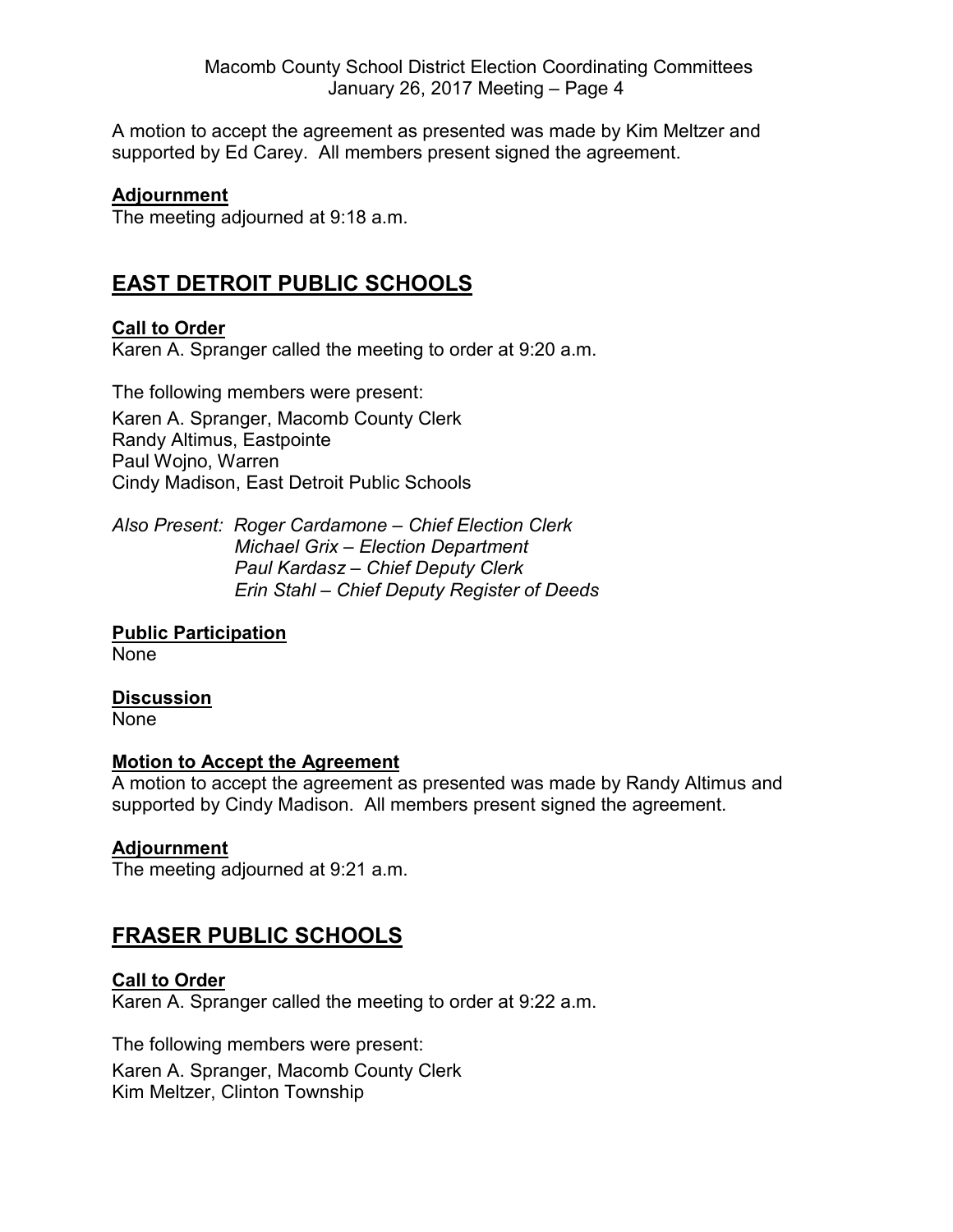Macomb County School District Election Coordinating Committees January 26, 2017 Meeting – Page 5

Chelsea Zelmanski, Fraser Richard Steenland, Roseville Michelle Wenner, Fraser Public Schools

*Also Present: Roger Cardamone – Chief Election Clerk Michael Grix – Election Department Paul Kardasz – Chief Deputy Clerk Erin Stahl – Chief Deputy Register of Deeds*

#### **Public Participation**

None

#### **Discussion**

None

#### **Motion to Accept the Agreement**

A motion to accept the agreement as presented was made by Richard Steenland and supported by Michelle Wenner. All members present signed the agreement.

#### **Adjournment**

The meeting adjourned at 9:24 a.m.

### **L'ANSE CREUSE PUBLIC SCHOOLS**

#### **Call to Order**

Karen A. Spranger called the meeting to order at 9:25 a.m.

The following members were present:

Karen A. Spranger, Macomb County Clerk Eric Wurmlinger, Chesterfield Township Kim Meltzer, Clinton Township Adam Wit, Harrison Township Ed Carey, Macomb Township Mary Kotowski, St. Clair Shores Sharon Ross, L'Anse Creuse Public Schools

*Also Present: Roger Cardamone – Chief Election Clerk Michael Grix – Election Department Paul Kardasz – Chief Deputy Clerk Erin Stahl – Chief Deputy Register of Deeds*

**Public Participation** None

#### **Discussion**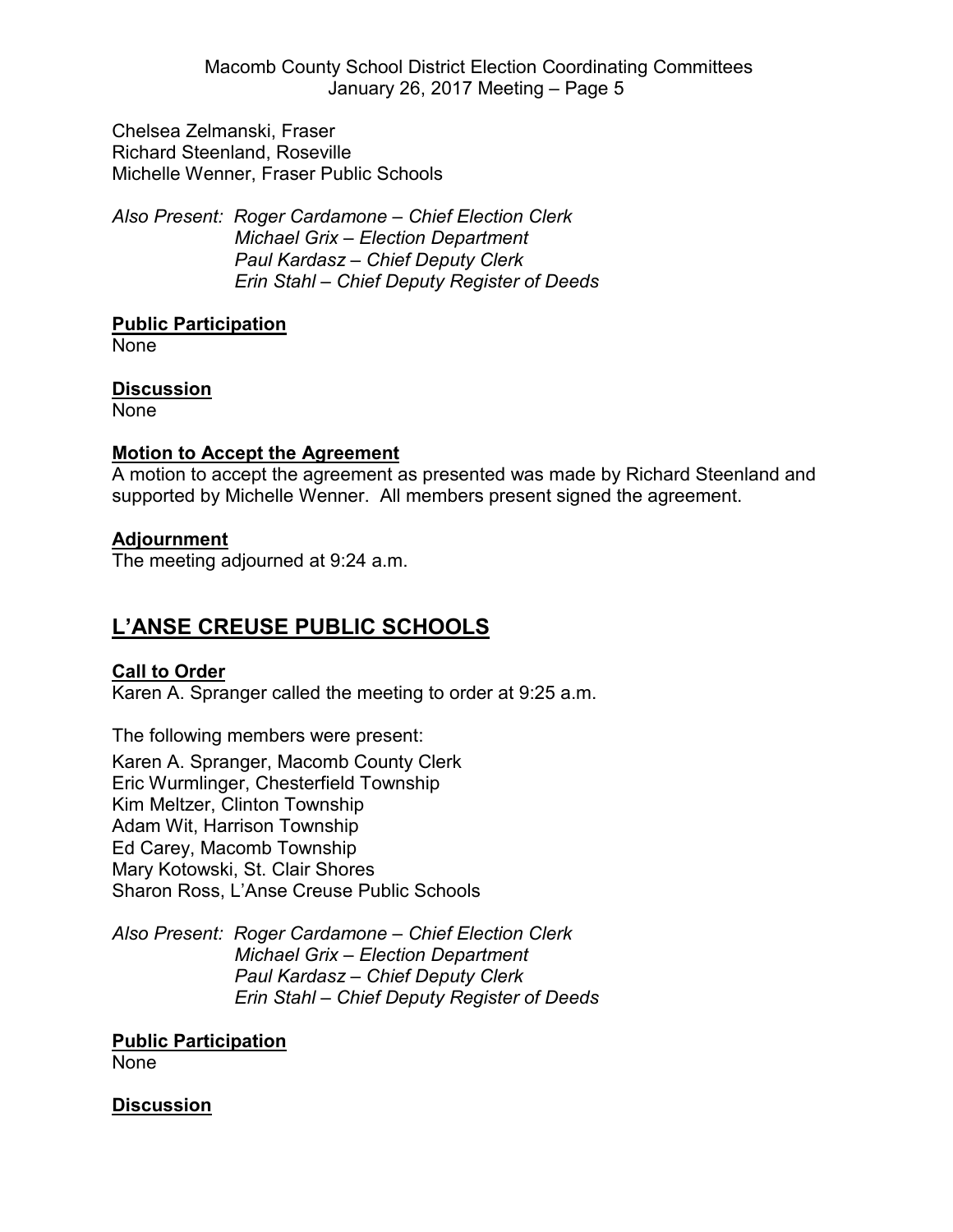None

#### **Motion to Accept the Agreement**

A motion to accept the agreement as presented was made by Adam Wit and supported by Eric Wurmlinger. All members present signed the agreement.

#### **Adjournment**

The meeting adjourned at 9:28 a.m.

### **MOUNT CLEMENS COMMUNITY SCHOOLS**

#### **Call to Order**

Karen A. Spranger called the meeting to order at 9:28 a.m.

The following members were present: Karen A. Spranger, Macomb County Clerk Kim Meltzer, Clinton Township Adam Wit, Harrison Township Lisa Borgacz, Mount Clemens Teresa Davis, Mount Clemens Community Schools

*Also Present: Roger Cardamone – Chief Election Clerk Michael Grix – Election Department Paul Kardasz – Chief Deputy Clerk Erin Stahl – Chief Deputy Register of Deeds*

### **Public Participation**

None

#### **Discussion**

None

#### **Motion to Accept the Agreement**

A motion to accept the agreement as presented was made by Adam Wit and supported by Lisa Borgacz. All members present signed the agreement.

#### **Adjournment**

The meeting adjourned at 9:30 a.m.

### **NEW HAVEN COMMUNITY SCHOOLS**

#### **Call to Order**

Karen A. Spranger called the meeting to order at 9:30 a.m.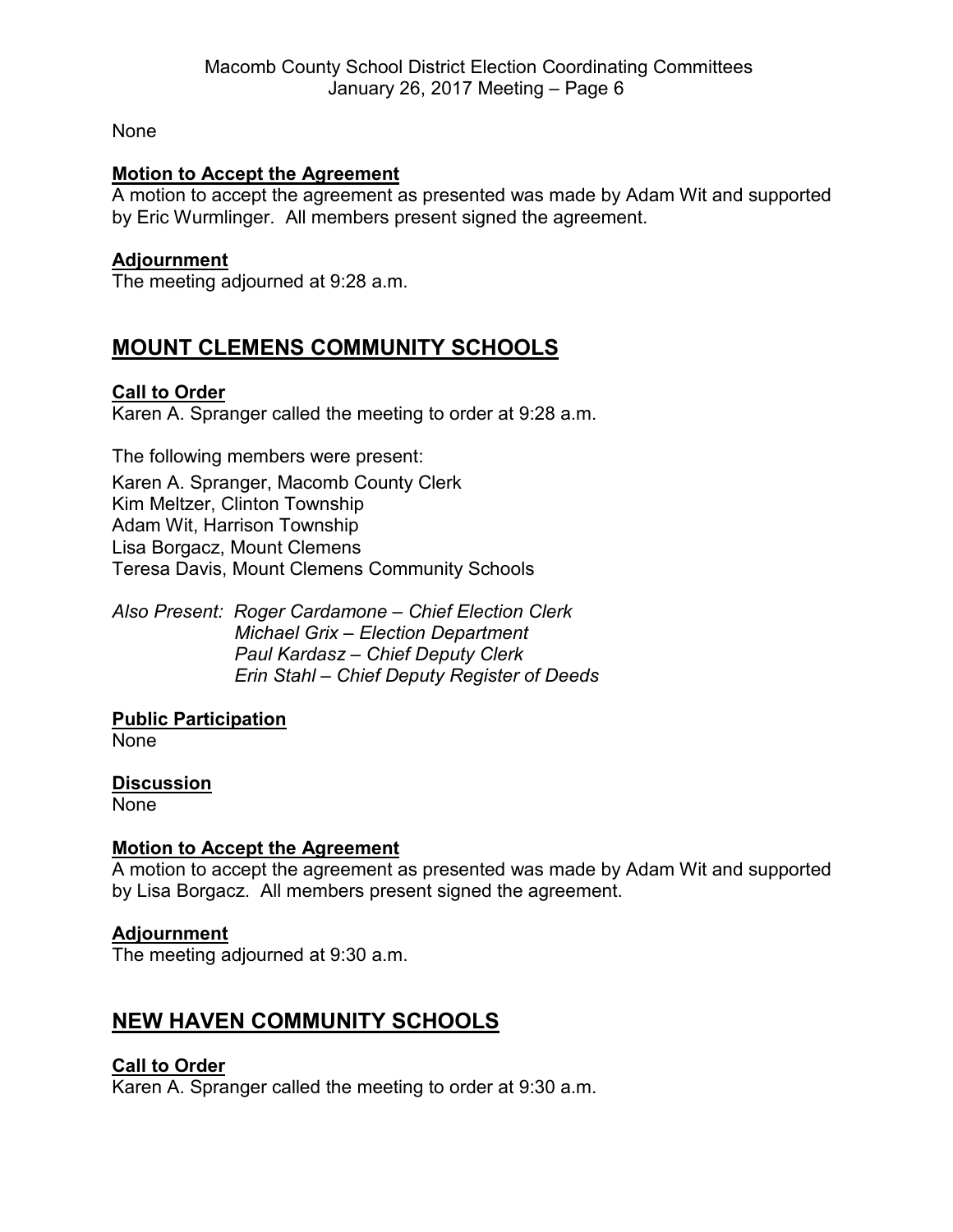The following members were present: Karen A. Spranger, Macomb County Clerk Eric Wurmlinger, Chesterfield Township Carol Swantek, Lenox Township Ed Carey, Macomb Township Lori Lascoe, Ray Township

The following members were absent: Todd Robinson, New Haven Community Schools

*Also Present: Roger Cardamone – Chief Election Clerk Michael Grix – Election Department Paul Kardasz – Chief Deputy Clerk Erin Stahl – Chief Deputy Register of Deeds*

#### **Public Participation**

None

#### **Discussion**

None

#### **Motion to Accept the Agreement**

A motion to accept the agreement as presented was made by Lori Lascoe and supported by Ed Carey. All members present signed the agreement.

#### **Adjournment**

The meeting adjourned at 9:33 a.m.

### **RICHMOND COMMUNITY SCHOOLS**

#### **Call to Order**

Karen A. Spranger called the meeting to order at 9:33 a.m.

The following members were present: Karen A. Spranger, Macomb County Clerk Carol Swantek, Lenox Township Karen Stagl, Richmond City Cathy LaFontaine, Richmond Township Angie Biringer, Columbus Township Brian Walmsley, Richmond Community Schools

The following members were absent: Patricia Allagreen, Casco Township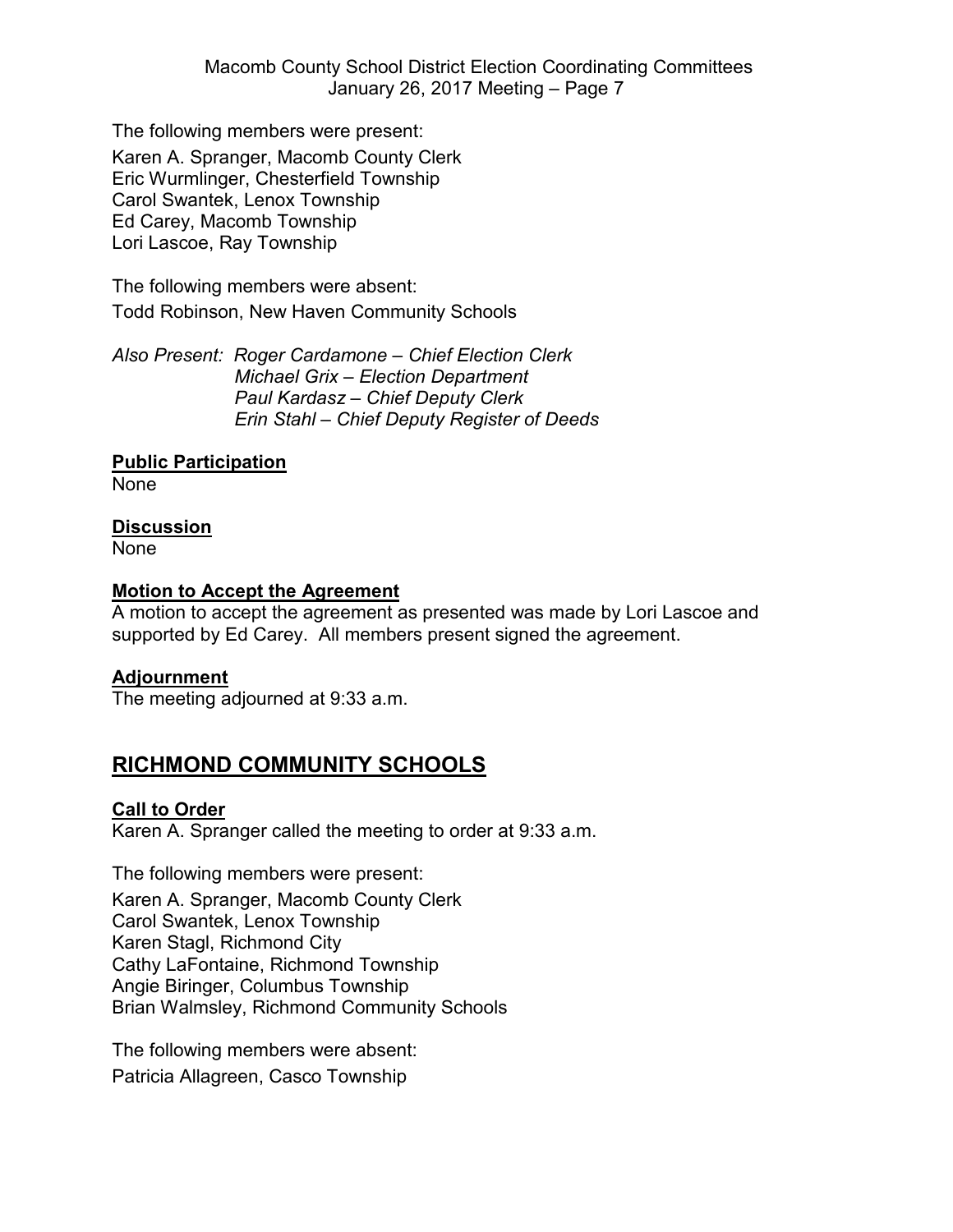Macomb County School District Election Coordinating Committees January 26, 2017 Meeting – Page 8

*Also Present: Roger Cardamone – Chief Election Clerk Michael Grix – Election Department Paul Kardasz – Chief Deputy Clerk Erin Stahl – Chief Deputy Register of Deeds*

**Public Participation**

None

#### **Discussion**

None

#### **Motion to Accept the Agreement**

A motion to accept the agreement as presented was made by Karen Stagl and supported by Cathy LaFontaine. All members present signed the agreement.

#### **Adjournment**

The meeting adjourned at 9:35 a.m.

### **ROMEO COMMUNITY SCHOOLS**

#### **Call to Order**

Karen A. Spranger called the meeting to order at 9:36 a.m.

The following members were present: Karen A. Spranger, Macomb County Clerk Mary Swiacki, Armada Township Susan Brockmann, Bruce Township Lori Lascoe, Ray Township Stanley Grot, Shelby Township Kathy Bosheers, Washington Township Cari Neubeck, Oakland Township Pauline Bennett, Addison Township Eric Whitney, Romeo Community Schools

*Also Present: Roger Cardamone – Chief Election Clerk Michael Grix – Election Department Paul Kardasz – Chief Deputy Clerk Erin Stahl – Chief Deputy Register of Deeds*

**Public Participation**

None

**Discussion** None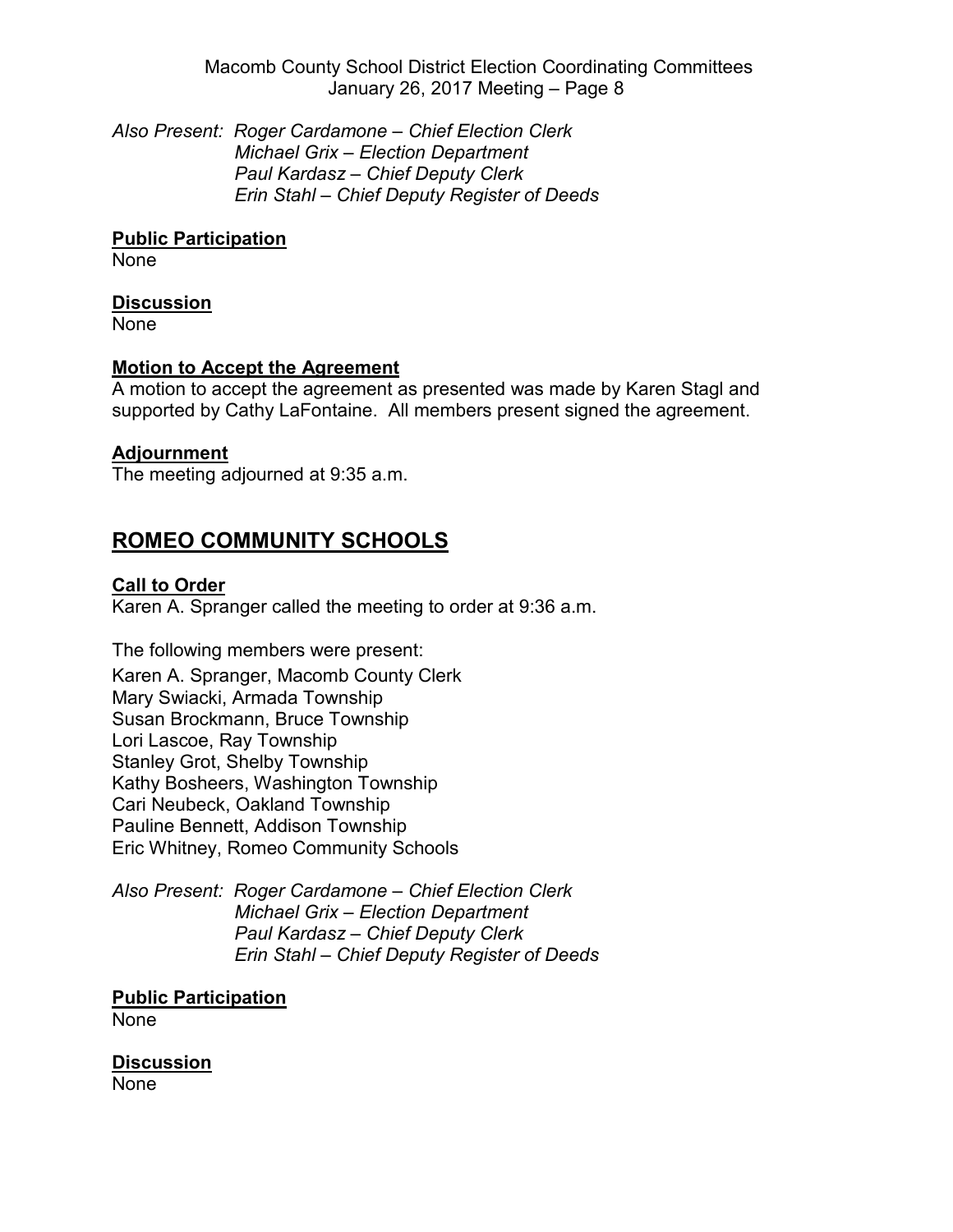#### **Motion to Accept the Agreement**

A motion to accept the agreement as presented was made by Stanley Grot and supported by Kathy Bosheers. All members present signed the agreement.

#### **Adjournment**

The meeting adjourned at 9:38 a.m.

### **SOUTH LAKE SCHOOLS**

#### **Call to Order**

Karen A. Spranger called the meeting to order at 9:39 a.m.

The following members were present: Karen A. Spranger, Macomb County Clerk Randy Altimus, Eastpointe Mary Kotowski, St. Clair Shores Frank Thomas, South Lake Schools

The following members were absent: Bruce Nichols, Village of Grosse Pointe Shores, A Michigan City

*Also Present: Roger Cardamone – Chief Election Clerk Michael Grix – Election Department Paul Kardasz – Chief Deputy Clerk Erin Stahl – Chief Deputy Register of Deeds*

#### **Public Participation**

None

#### **Discussion**

None

#### **Motion to Accept the Agreement**

A motion to accept the agreement as presented was made by Mary Kotowski and supported by Randy Altimus. All members present signed the agreement.

#### **Adjournment**

The meeting adjourned at 9:41 a.m.

### **UTICA COMMUNITY SCHOOLS**

#### **Call to Order**

Karen A. Spranger called the meeting to order at 9:42 a.m.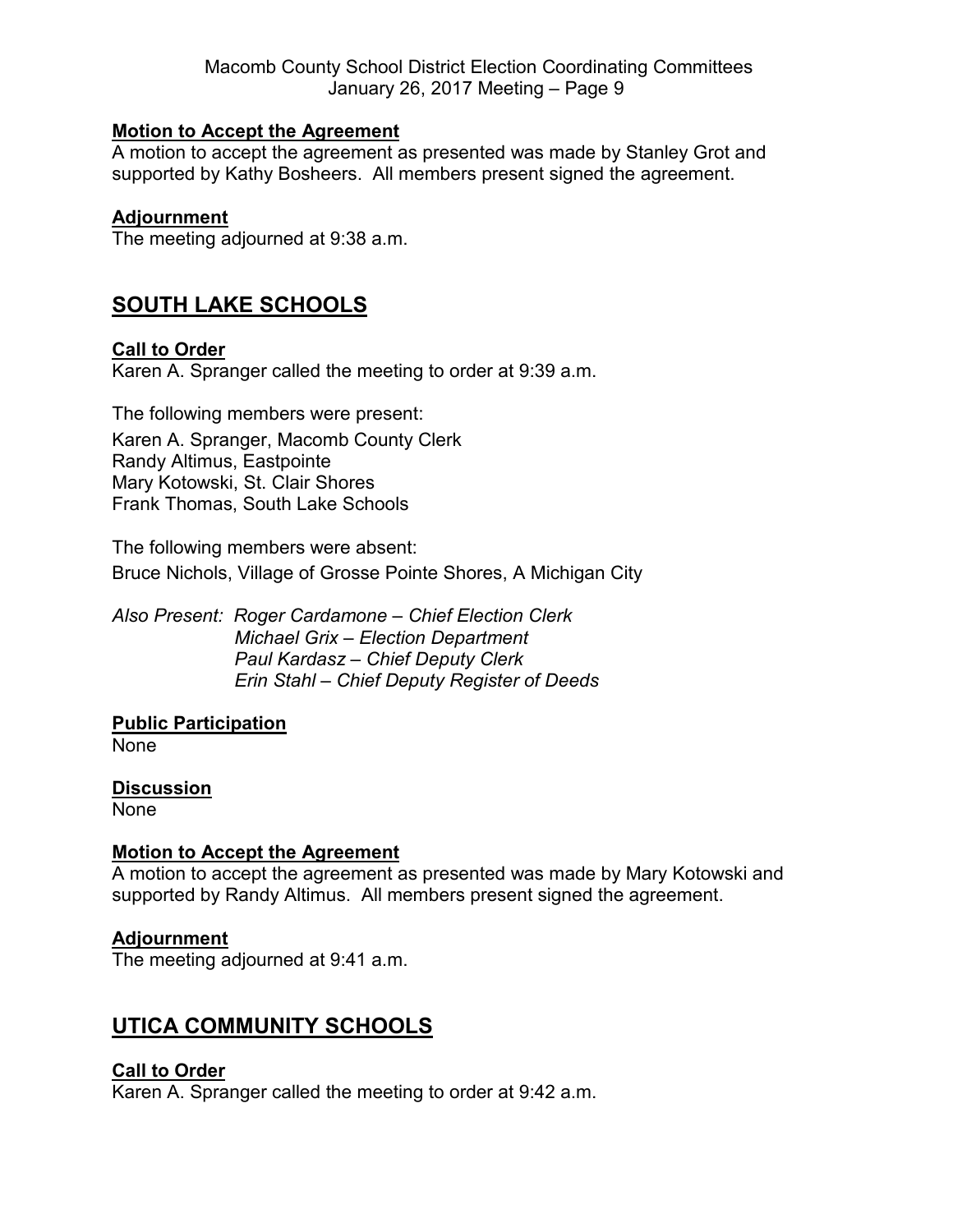The following members were present:

Karen A. Spranger, Macomb County Clerk Ed Carey, Macomb Township Lori Lascoe, Ray Township Stanley Grot, Shelby Township Melanie Ryska, Sterling Heights Beth Ricketts, Utica Kathy Bosheers, Washington Township Stephanie Eagen, Utica Community Schools

*Also Present: Roger Cardamone – Chief Election Clerk Michael Grix – Election Department Paul Kardasz – Chief Deputy Clerk Erin Stahl – Chief Deputy Register of Deeds*

#### **Public Participation**

None

#### **Discussion**

None

#### **Motion to Accept the Agreement**

A motion to accept the agreement as presented was made by Stanley Grot and supported by Melanie Ryska. All members present signed the agreement.

#### **Adjournment**

The meeting adjourned at 9:44 a.m.

### **VAN DYKE PUBLIC SCHOOLS**

#### **Call to Order**

Karen A. Spranger called the meeting to order at 9:45 a.m.

The following members were present: Karen A. Spranger, Macomb County Clerk Janice Pockrandt, Center Line Paul Wojno, Warren Joan Russ, Van Dyke Public Schools

*Also Present: Roger Cardamone – Chief Election Clerk Michael Grix – Election Department Paul Kardasz – Chief Deputy Clerk Erin Stahl – Chief Deputy Register of Deeds*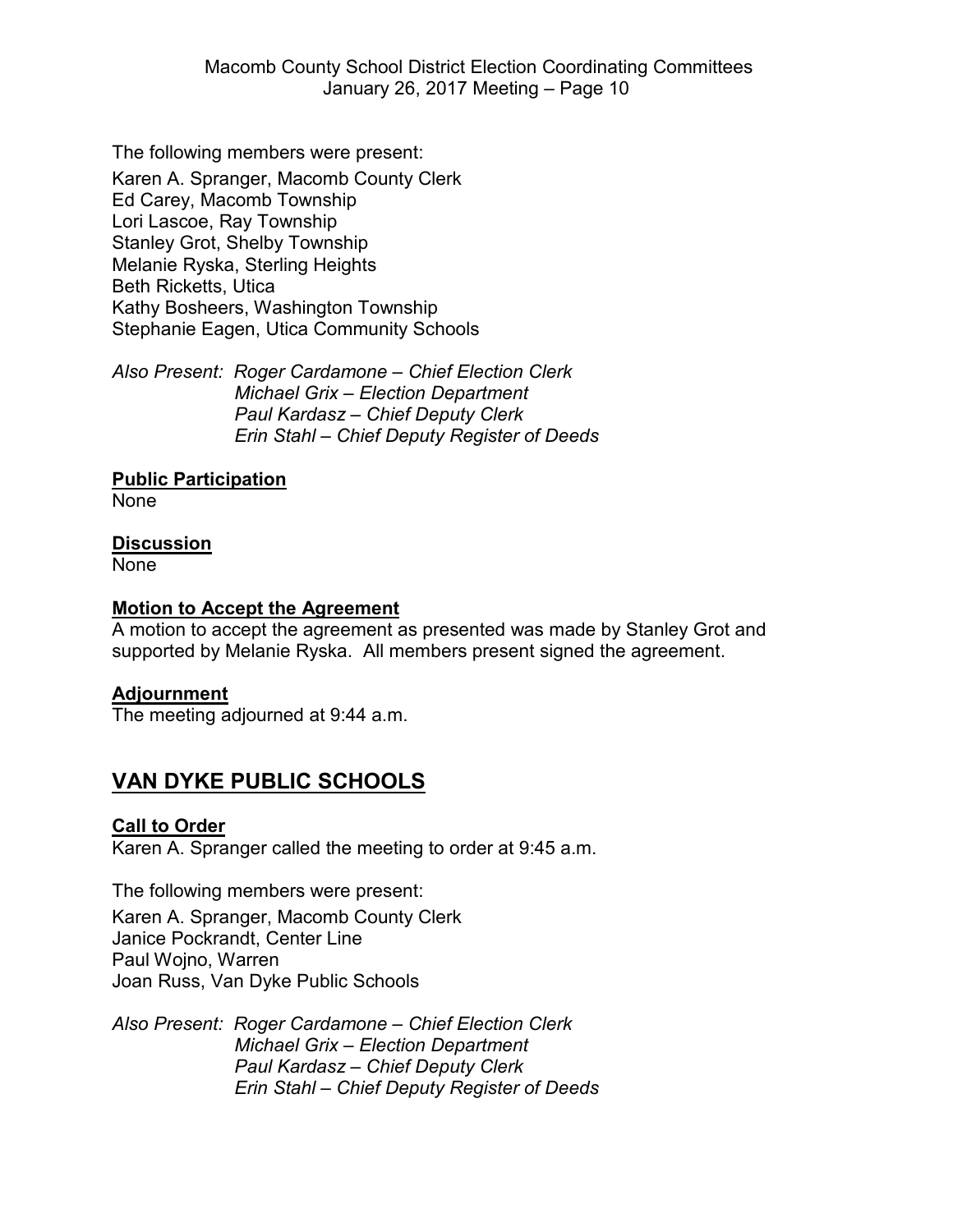**Public Participation**

None

#### **Discussion**

None

#### **Motion to Accept the Agreement**

A motion to accept the agreement as presented was made by Paul Wojno and supported by Joan Russ. All members present signed the agreement.

#### **Adjournment**

The meeting adjourned at 9:46 a.m.

## **WARREN CONSOLIDATED SCHOOLS**

### **Call to Order**

Karen A. Spranger called the meeting to order at 9:46 a.m.

The following members were present: Karen A. Spranger, Macomb County Clerk Melanie Ryksa, Sterling Heights Paul Wojno, Warren Aileen Dickson, Troy Ellanore Evans, Warren Consolidated Schools

*Also Present: Roger Cardamone – Chief Election Clerk Michael Grix – Election Department Paul Kardasz – Chief Deputy Clerk Erin Stahl – Chief Deputy Register of Deeds*

**Public Participation** None

**Discussion** None

#### **Motion to Accept the Agreement**

A motion to accept the agreement as presented was made by Paul Wojno and supported by Aileen Dickson. All members present signed the agreement.

#### **Adjournment**

The meeting adjourned at 9:48 a.m.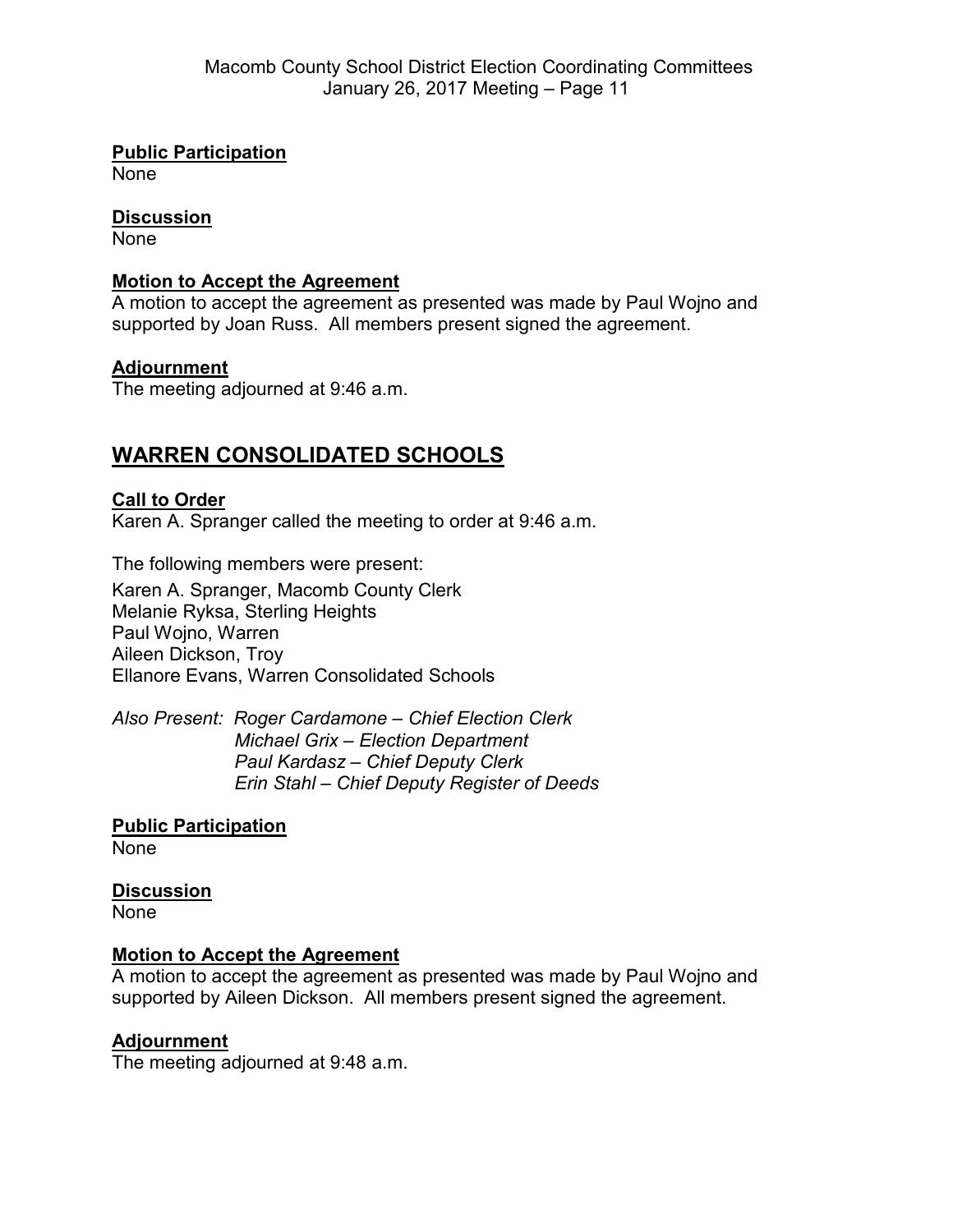### **MACOMB INTERMEDIATE SCHOOL DISTRICT**

#### **Call to Order**

Karen A. Spranger called the meeting to order at 9:49 a.m.

The following members were present: Karen A. Spranger, Macomb County Clerk Mary Swiacki, Armada Township Susan Brockmann, Bruce Township Janice Pockrandt, Center Line Eric Wurmlinger, Chesterfield Township Kim Meltzer, Clinton Township Randy Altiumus, Eastpointe Chelsea Zelmanski, Fraser Adam Wit, Harrison Township Carol Swantek, Lenox Township Ed Carey, Macomb Township Lisa Borgacz, Mount Clemens Marcia Shinska, New Baltimore Lori Lascoe, Ray Township Karen Stagl, Richmond City Cathy LaFontaine, Richmond Township Richard Steenland, Roseville Stanley Grot, Shelby Township Mary Kotowski, St. Clair Shores Melanie Ryska, Sterling Heights Beth Ricketts, Utica Paul Wojno, Warren Kathy Bosheers, Washington Township Deborah Rhein, Riley Township Pauline Pennett, Addison Township Cari Neubeck, Oakland Township Aileen Dickson, Troy Rosetta Mullen, Macomb Intermediate School District

The following members were absent: Bruce Nichols, Village of Grosse Pointe Shores, A Michigan City Karen Klos, Berlin Township Patricia Allagreen, Casco Township Angie Biringer, Columbus Township Crystal Sovey, Ira Township

*Also Present: Roger Cardamone – Chief Election Clerk Michael Grix – Election Department Paul Kardasz – Chief Deputy Clerk*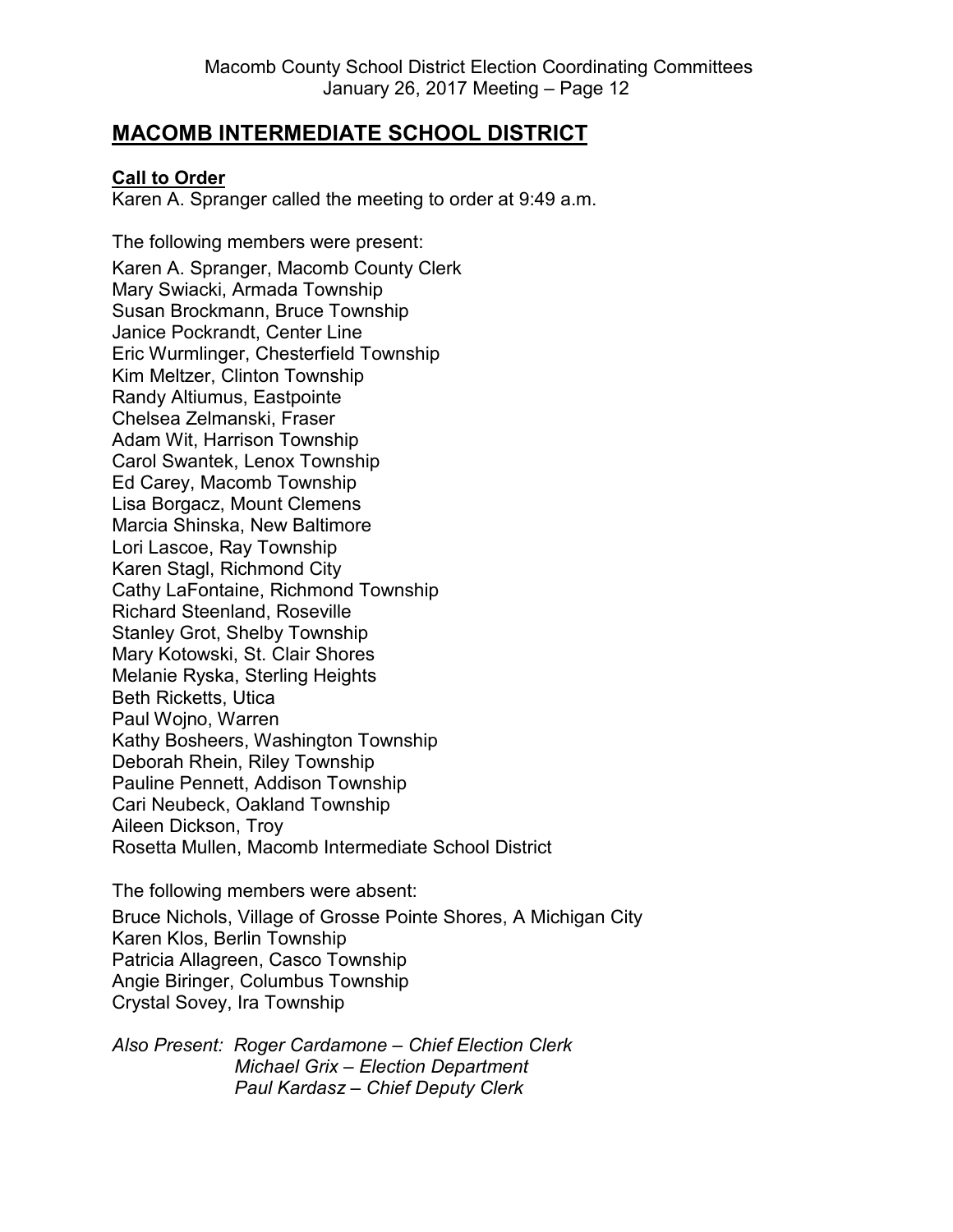#### *Erin Stahl – Chief Deputy Register of Deeds*

#### **Public Participation**

None

#### **Discussion**

None

#### **Motion to Accept the Agreement**

A motion to accept the agreement as presented was made by Lori Lascoe and supported by Mary Swiacki. All members present signed the agreement.

#### **Adjournment**

The meeting adjourned at 9:59 a.m.

### **MACOMB COMMUNITY COLLEGE**

#### **Call to Order**

Karen A. Spranger called the meeting to order at 9:59 a.m.

The following members were present:

Karen A. Spranger, Macomb County Clerk Mary Swiacki, Armada Township Susan Brockmann, Bruce Township Janice Pockrandt, Center Line Eric Wurmlinger, Chesterfield Township Kim Meltzer, Clinton Township Randy Altiumus, Eastpointe Chelsea Zelmanski, Fraser Adam Wit, Harrison Township Carol Swantek, Lenox Township Ed Carey, Macomb Township Lisa Borgacz, Mount Clemens Marcia Shinska, New Baltimore Lori Lascoe, Ray Township Karen Stagl, Richmond City Cathy LaFontaine, Richmond Township Richard Steenland, Roseville Stanley Grot, Shelby Township Mary Kotowski, St. Clair Shores Melanie Ryska, Sterling Heights Beth Ricketts, Utica Paul Wojno, Warren Kathy Bosheers, Washington Township Hunter Wendt, Macomb Community College